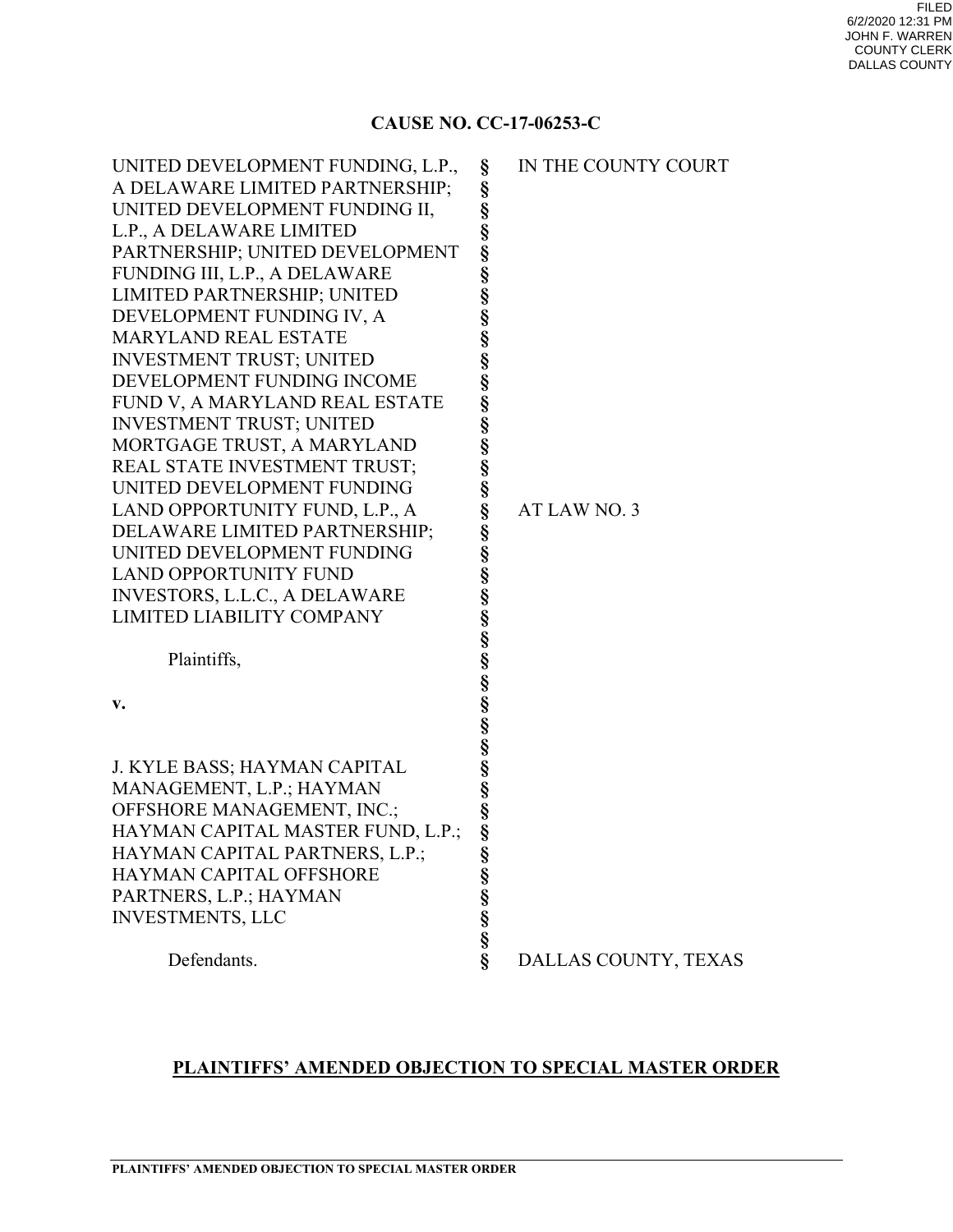## **TABLE OF CONTENTS**

| I.   |                 |                                                                                                                                                 |
|------|-----------------|-------------------------------------------------------------------------------------------------------------------------------------------------|
| II.  |                 |                                                                                                                                                 |
|      | A.              |                                                                                                                                                 |
|      | <b>B.</b>       |                                                                                                                                                 |
|      | $C_{\cdot}$     |                                                                                                                                                 |
|      | D.              | Hayman frustrated resolution of the motion to compel by a futile TCPA                                                                           |
| III. |                 | LEGAL STANDARDS FOR REVIEW OF SPECIAL MASTER'S REPORTS 5                                                                                        |
|      | A.              |                                                                                                                                                 |
|      | <b>B.</b>       | There is no reason for this Court to remand the matter to the Special<br>Master so that the Special Master and this Court would then conduct in |
| IV.  |                 |                                                                                                                                                 |
|      | A.              |                                                                                                                                                 |
|      | <b>B.</b>       | Hayman's internal communications without a lawyer are not privileged. 11                                                                        |
|      | $\mathcal{C}$ . | Merely copying in-house counsel on emails does not make them                                                                                    |
| V.   |                 |                                                                                                                                                 |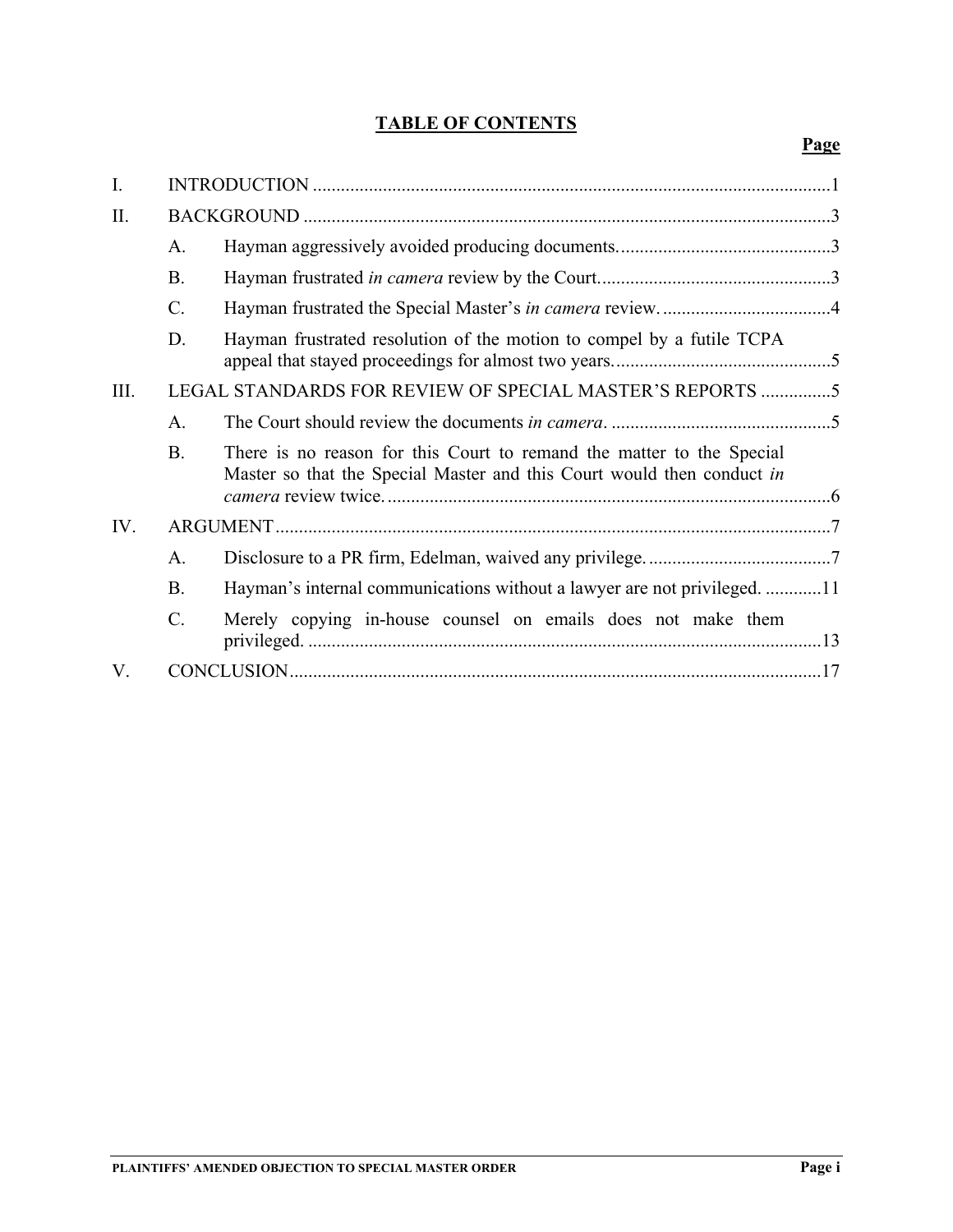# **TABLE OF AUTHORITIES**

## **Cases**

| Arkla, Inc. v. Harris,                                                                                      |
|-------------------------------------------------------------------------------------------------------------|
| Axelson v. McIhany,                                                                                         |
| Bass v. United Dev. Funding, L.P.,<br>05-18-00752-CV, 2019 WL 3940976 (Tex. App.—Dallas Aug. 21, 2019, pet. |
| In re Baytown Nissan Inc.,<br>451 S.W.3d 140 (Tex. App.-Houston [1st Dist.] 2014, orig. proceeding)16       |
| Behunin v. Superior Court,                                                                                  |
| In re E.I. DuPont de Nemours $\&$ Co.,                                                                      |
| Egiazaryan v. Zalmayev,                                                                                     |
| Henry P. Roberts Investments, Inc. v. Kelton,                                                               |
| In re Maher,                                                                                                |
| Martin v. Martin,                                                                                           |
| In re Monsanto Co.,                                                                                         |
| In re Nat'l Lloyds Ins. Co.,                                                                                |
| Nat'l Union Fire Ins. Co. of Pittsburgh, Pennsylvania v. Valdez,                                            |
| Occidental Chem. Corp. v. Banales,                                                                          |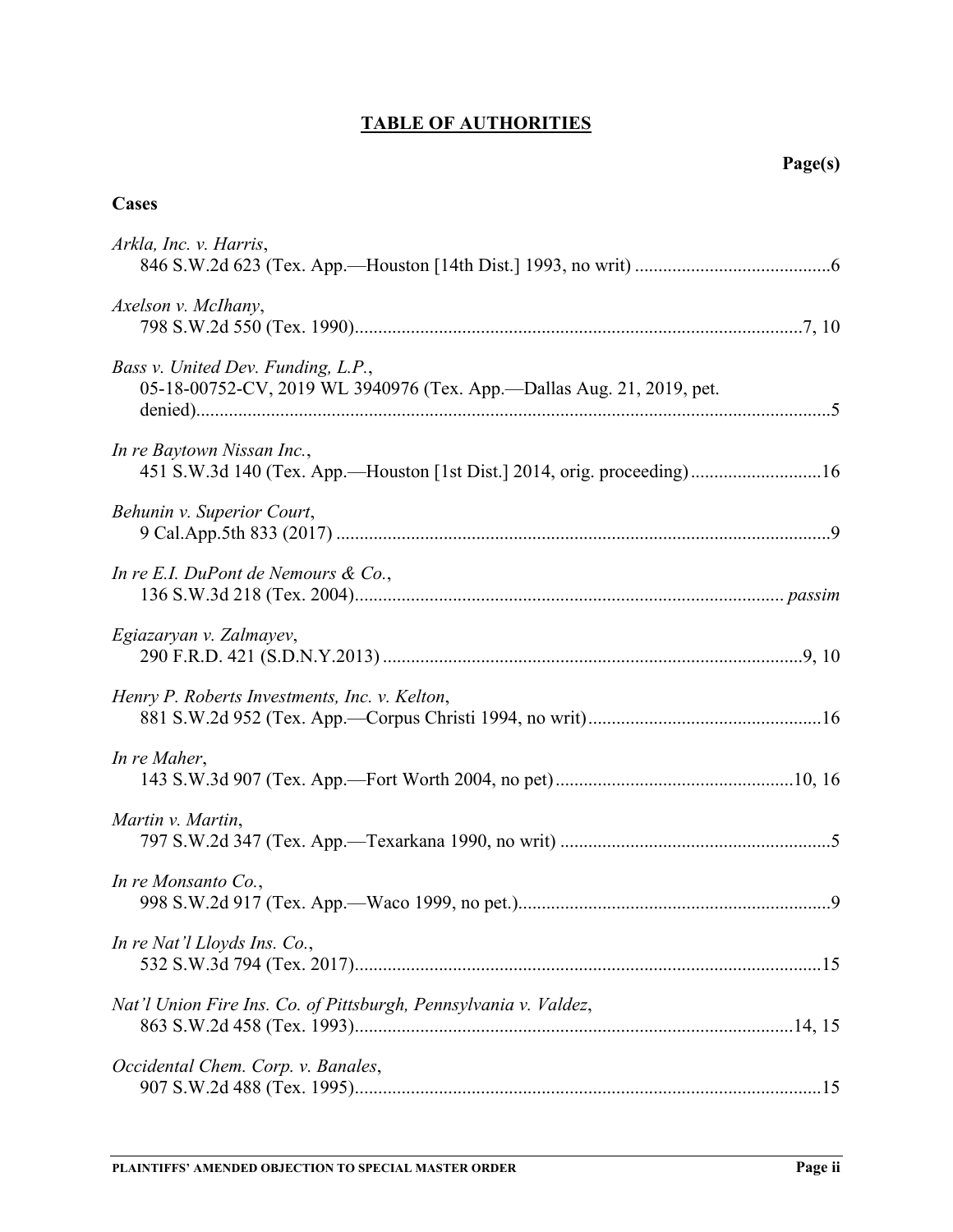| Owens-Corning Fiberglas Corp. v. Caldwell, |
|--------------------------------------------|
| In re Silver,                              |
| In re Texas Farmers Ins. Exch.,            |
| Young v. Young,                            |
| <b>Other Authorities</b>                   |
|                                            |
|                                            |
|                                            |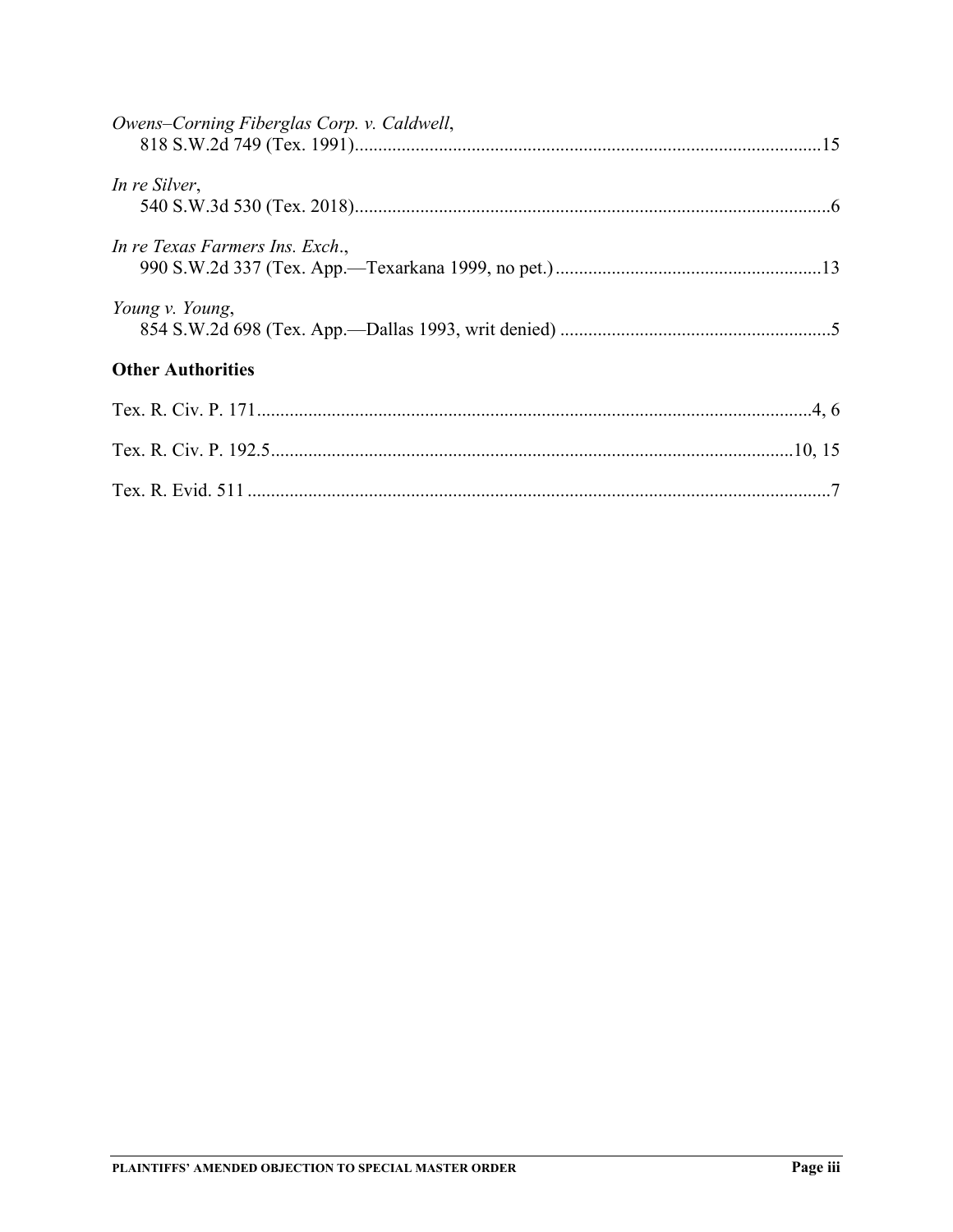Plaintiffs United Development Funding, L.P., et al. (collectively, "UDF") file this amended objection in order to amend and supplement their prior objection of May 11, 2018 to the Special Master Order dated May 9, 2018, which was issued pursuant to this Court's Order Appointing Special Master dated May 7, 2018.

#### **I. INTRODUCTION**

Two years ago, UDF moved to compel the production of documents on the privilege log of Defendants J. Kyle Bass, et al. (collectively, "Hayman"), with the hearing on Hayman's TCPA motion to dismiss looming on May 21, 2018. At the April 30 hearing on UDF's motion to compel, this Court acknowledged the importance of *in camera* review and how the "expedited" nature of TCPA motions made that difficult. The Court proposed the use of a special master for this *in camera* review. Hayman delayed execution of the order of reference until May 7, and then the Special Master (Justice Whittington, ret.) had to rush out a one-page order on May 9 that implicitly denied UDF's motion, but without any reasoning.

UDF filed a brief objection to the Special Master Order on May 11 and, at the outset of the TCPA hearing on May 21, this Court observed the order's lack of reasoning, stating: "But talk about not efficient is to have a special master look at it, and then he knows what's contained therein, and then he doesn't explain it or break it down." Indeed.

While under the time pressure of the TCPA proceedings, this Court was inclined to remand the matter to the Special Master. Since then, UDF has prevailed before the Court of Appeals in a devastating 47-page opinion and before the Supreme Court in a denial of Hayman's petition for review. Now, both efficiency and the interest of justice counsel that this Court perform the *in camera* review as it originally intended to do, but for the time constraints. As this Court must perform de novo review of the Special Master's *in camera* review, doing *in camera*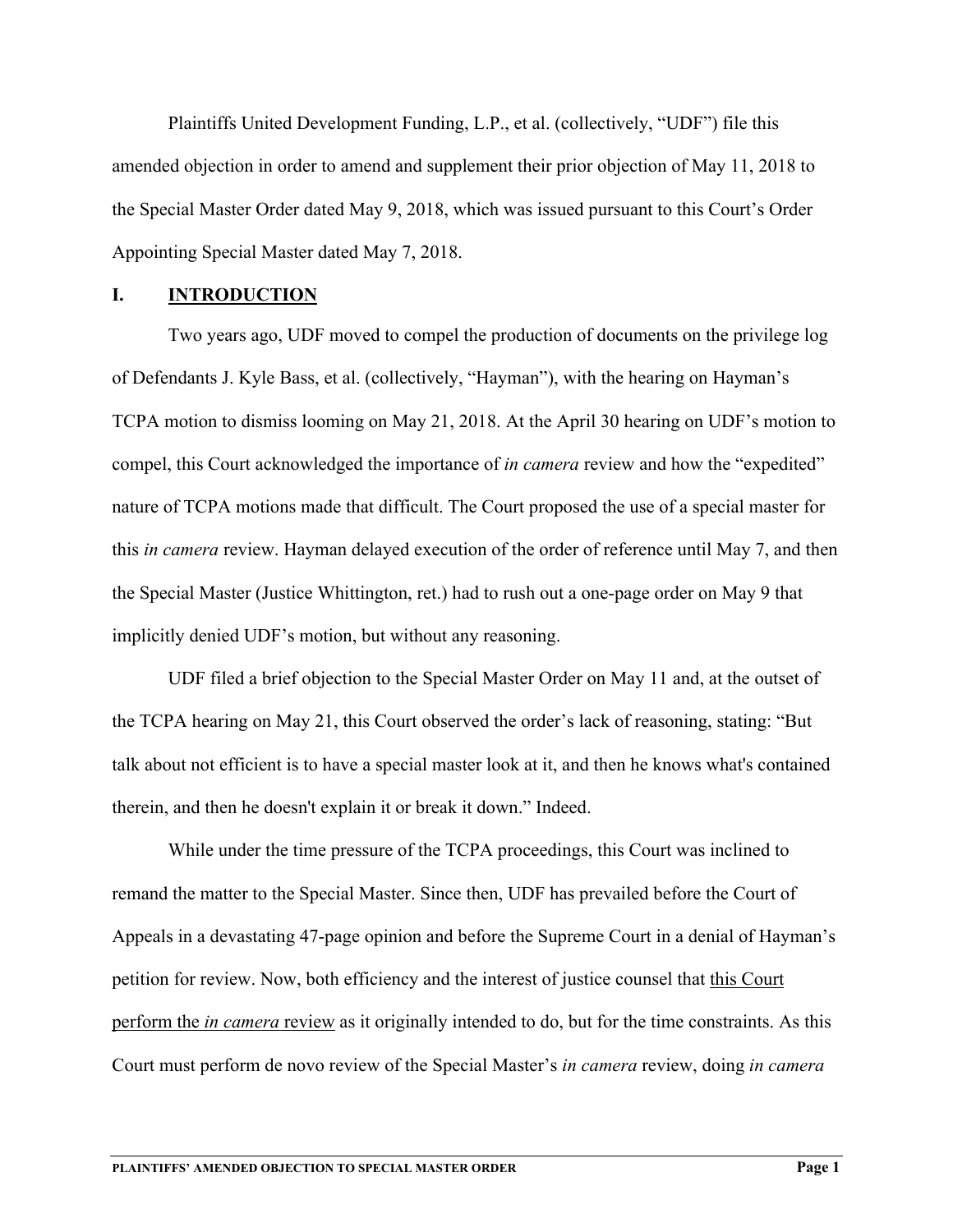review twice would be a pointless extra step—especially given that the Special Master has undoubtedly forgotten the whole matter while Hayman's futile appeal wasted two years.

After *in camera* review, the Court should make the following findings:<sup>1</sup>

First, Hayman waived any privilege by sending them to at least ten employees at a giant public relations company, Edelman; disclosure to such non-clients waives any privilege. While no Texas case addresses waiver by disclosure to a public relations company, courts outside Texas have regularly found waiver—particularly where, as here, the PR firm was hired for general public relations, not to help outside counsel with pending litigation. The Special Master Order failed to address this issue.

Second, emails exclusively between Hayman's *non-attorney* employees, such as Parker Lewis and Kyle Bass, are not privileged absent a showing that the communication was made in connection with the rendering of legal advice. Here, the large number of emails between these two non-attorneys claimed as privileged is highly unusual, and neither Hayman's privilege log nor its affidavits provide any factual basis for the claim of privilege. The Special Master Order failed to address this issue.

Third, internal Hayman emails do not become privileged merely because a copy was sent to Chris Kirkpatrick. Two years ago, Bass swore that Kirkpatrick (who curiously submitted no affidavit) "served only in the capacity of a legal adviser." However, in interrogatory responses served post-remand, Hayman has belatedly revealed that Kirkpatrick was one of three employees (besides Bass and Lewis) who *contributed content to the anonymous posts and website at issue in this case*. As that is the subject matter of this case, his work on the disparaging posts should not be hidden behind a wall of privilege. The Special Master was not aware of this new evidence.

<sup>&</sup>lt;sup>1</sup> In a separate motion, UDF is also moving to compel production of the allegedly privileged documents under the crime-fraud exception. The crime-fraud motion is being filed post-remand.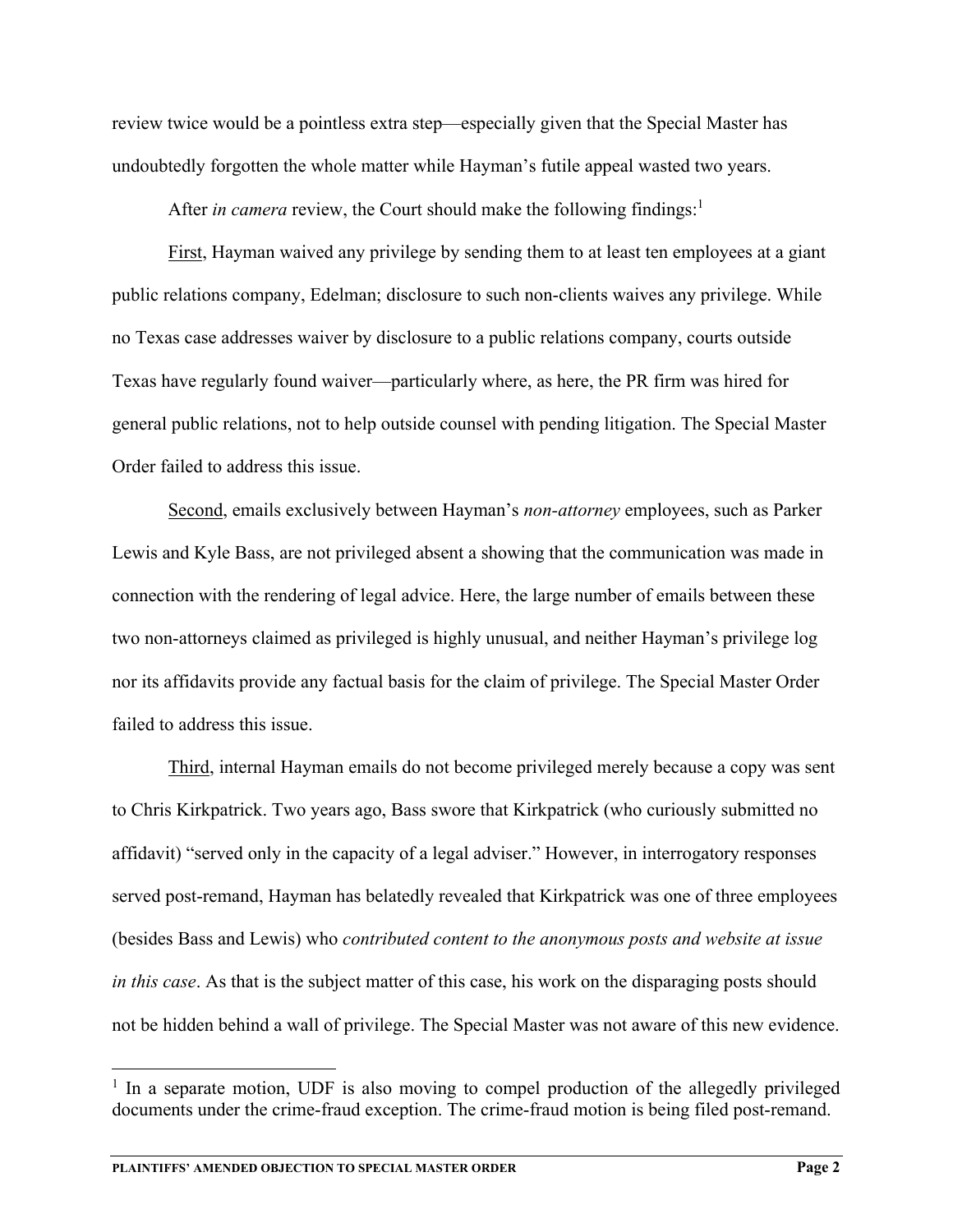The Court of Appeal has found merit in UDF's claims, and this Court should ensure that the privilege log is not used improperly to shield evidence. Hayman has \$60 million in reasons to cover up these emails; the Court should not let them get by with it.

#### **II. BACKGROUND**

#### **A. Hayman aggressively avoided producing documents.**

In response to court-ordered discovery, Hayman initially withheld more documents than it produced. *See* Declaration of Jonathan E. Sommer in Support of Plaintiffs' Amended Objection to Special Master Order ("Sommer Decl."), ¶ 1. When UDF filed a motion to compel, Hayman reluctantly produced more than half of the allegedly "privileged" documents. *Id.* Many of these were critically important in defeating Hayman's TCPA motion—and would have never been seen absent the motion to compel. *Id.*

#### **B. Hayman frustrated** *in camera* **review by the Court.**

Similarly, Hayman initially refused to tender any documents for *in camera* review by the Court. Sommer Decl. ¶ 2. Consequently, UDF was forced to file a second motion to compel that sought an order requiring Hayman to produce the documents to the Court for *in camera* review. *Id.* At the eleventh hour, Hayman relented and agreed to bring the privileged documents to the hearing set for April 30, 2018. *Id.*

At the hearing, Hayman shuffled the 318 documents into "four stacks" that no longer matched its privilege log or UDF's motion to compel, and muddled the hearing by creating two stacks involving an outside law firm not at issue in UDF's motion. *Id.* ¶ 3, Ex. A at 8:8-17. Hayman even tried to prevent a full *in camera* review by unilaterally selecting only one "exemplar" of each of the four new stacks. *Id.* at 10:24-11:7. Hayman selected these "exemplars" as the best four documents they had for claiming privilege, a "good one" as Hayman's counsel put it. *Id.* at 10:25. No effort was made to identify for the Court the "bad ones." *Id.*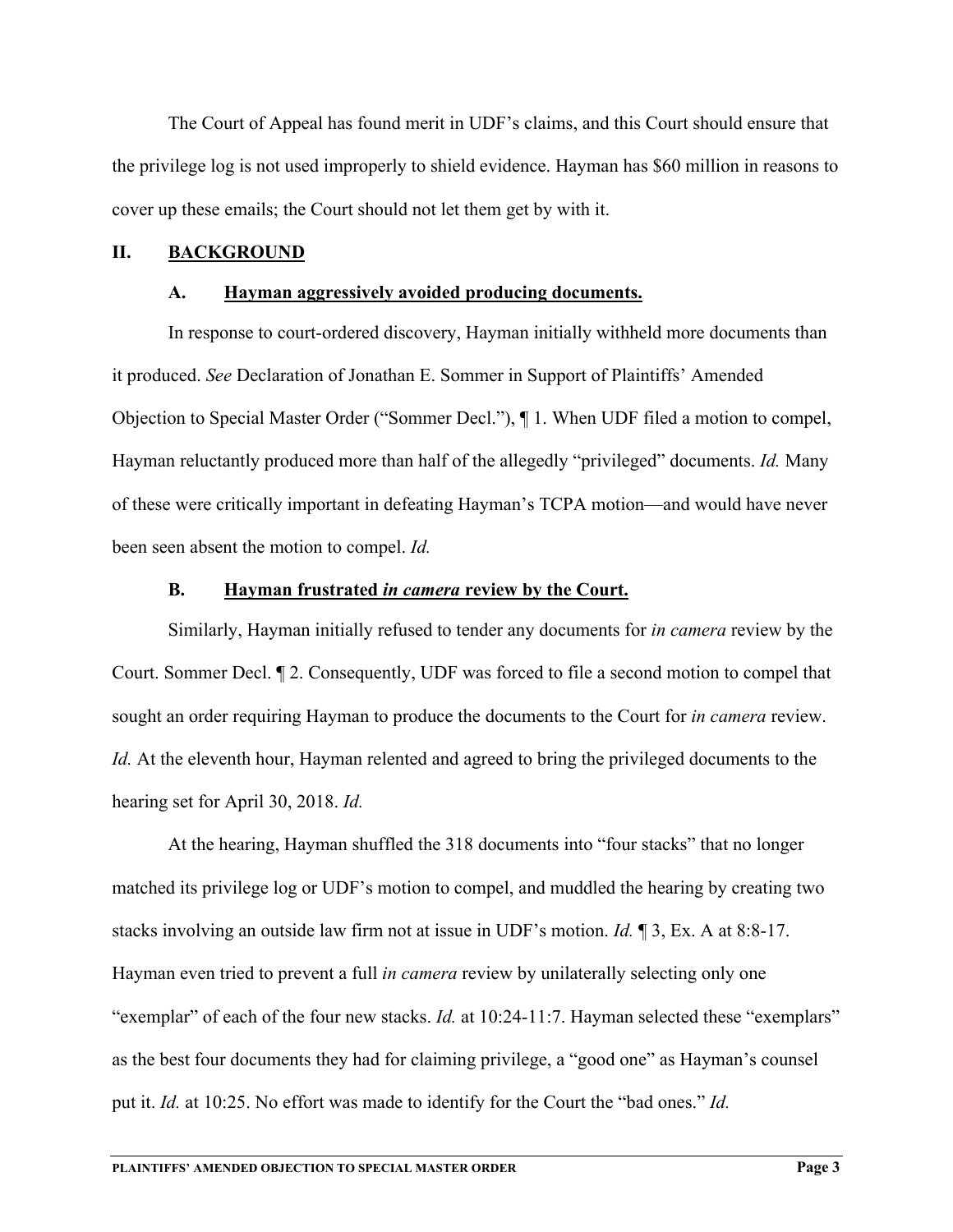Presented with this ad hoc mess, the Court issued no order on the motion to compel. *Id.*

#### **C. Hayman frustrated the Special Master's** *in camera* **review.**

During the hearing, the Court expressed concern that it was "going to have to look at each and every one of the" documents to evaluate Hayman's privilege assertions and that the parties needed "to do this kind of quick" due to the "expedited" TCPA motion. Sommer Decl. ¶ 3, Ex. A at 14:9-10, 37:4-5, 37:11-15, 38:19-21.

The Court recommended using a special master. *Id.* at 37:4-8. Hayman's counsel promised: "We'll do it first thing, Judge. We'll get together and see." *Id.* at 37:9-10.

Hayman did not "do it first thing"; instead, Hayman threw up numerous roadblocks and sought to confuse the Special Master. *Id.* ¶ 4. First, Hayman misrepresented to the Special Master that (a) UDF had agreed and this Court had concluded that all 318 documents "could accurately be described in the following four categories" and (b) "Judge Montgomery concluded that all four exemplars [of the four stacks] were covered by privilege." *Id.* ¶ 4, Ex. B. Neither UDF nor the Court had done either. *Id.* As a result, an order of reference was not signed until May 7, 2018, a week later, stating that the Special Master Order shall be "filed and served by May 8, 2018, but in no event later than May 10, 2018." *Id.*

On May 9, the Special Master issued a one-page order with no reasoning. *Id.* ¶ 6, Ex. D.

On May 11, UDF timely objected to the Special Master Order. *Id.* ¶ 7, Ex. E. UDF asked the Court to review the withheld documents *in camera* under a de novo standard of review. *Id.*; *see also* Tex. R. Civ. P. 171.

On May 21, at the TCPA hearing, the Court expressed its frustration at the conclusory nature of the Special Master Order and suggested remanding the matter back to the Special Master for a detailed order. *Id.* 18, Ex. F at 6:5-10. That never occurred because the Court denied the TCPA motion, and Hayman appealed—staying the action.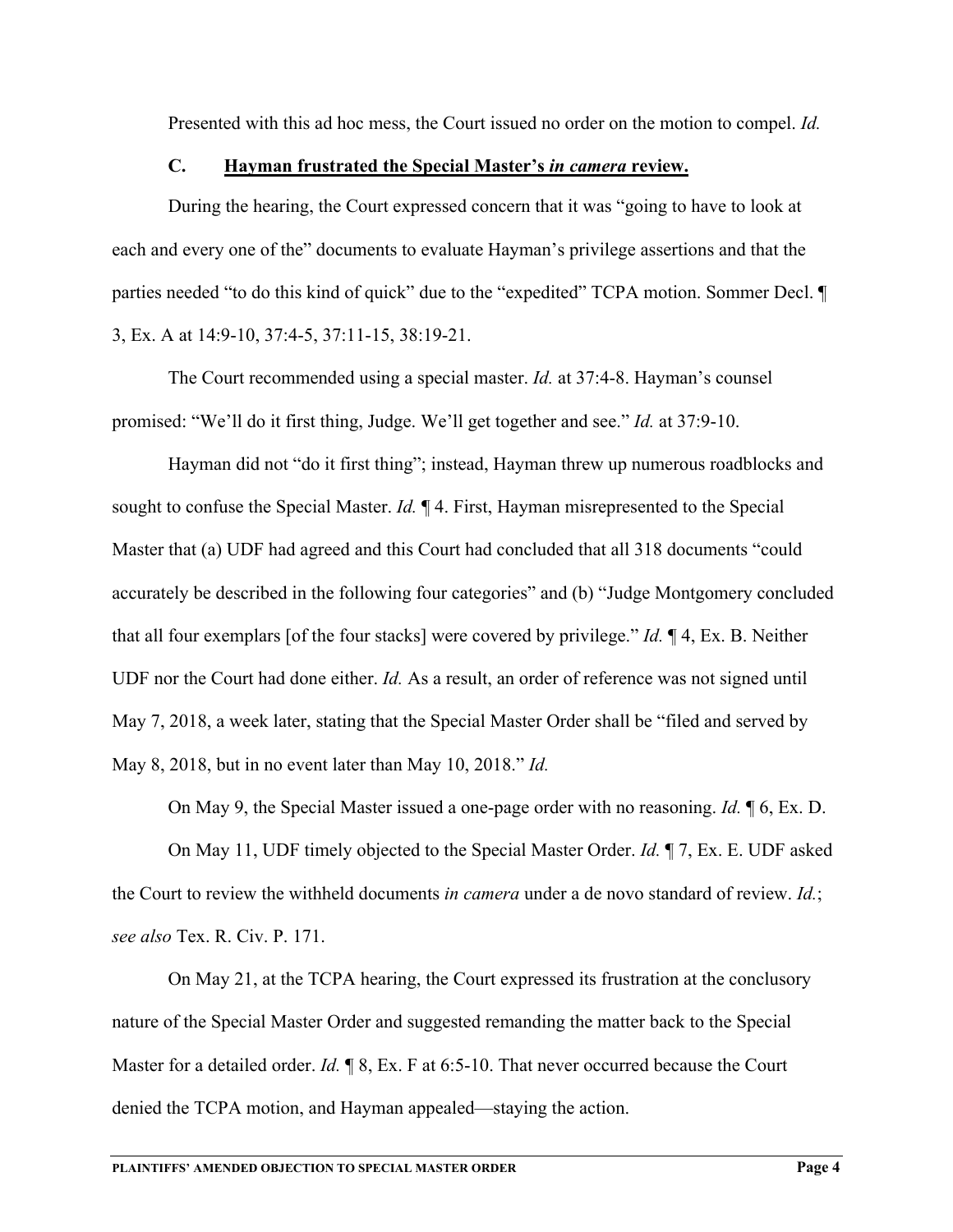**D. Hayman frustrated resolution of the motion to compel by a futile TCPA appeal that stayed proceedings for almost two years.** 

In a resounding affirmance of this Court's order, the Court of Appeals found that "the prodigious quantity of details and specific fact allegations in [UDF's] pleadings and affidavits" stated a prima facie case. Sommer Decl. ¶ 9, Ex. G; *see also Bass v. United Dev. Funding, L.P.*, 05-18-00752-CV, 2019 WL 3940976, at \*2 (Tex. App.—Dallas Aug. 21, 2019, pet. denied). Indeed, the Court of Appeal, much like a customer facing a "restaurant menu with too many offerings," had difficulty in choosing "which examples, and what level of detail, to include" in its opinion. *Id.* In adducing evidence supporting a rational inference as to damages, UDF had "gone much further than necessary" to show the merit in its case. *Id.* at \*24. To reach its decision affirming this Court, the Court of Appeals reviewed "over 2,000 pages of pleadings, affidavits, and evidence" (*id.* at \*2), including over 75 pages of emails that Hayman had withheld as privileged until UDF filed its motion to compel. Sommer Decl. ¶ 9, Ex. H.

After the Court of Appeals affirmed this Court, Hayman petitioned the Supreme Court for review. The Supreme Court denied review on March 13, 2020, and, on April 23 the mandate returned the case to this Court for further proceedings, including this amended objection.

#### **III. LEGAL STANDARDS FOR REVIEW OF SPECIAL MASTER'S REPORTS**

#### **A. The Court should review the documents** *in camera***.**

Trial courts review objections to a Special Master's report de novo. *See Young v. Young*, 854 S.W.2d 698, 701 (Tex. App.—Dallas 1993, writ denied); *Martin v. Martin*, 797 S.W.2d 347, 350 (Tex. App.—Texarkana 1990, no writ). De novo review of a Special Master's report concerning a privilege log can only be carried out by this Court reviewing *in camera* the same documents the Special Master reviewed *in camera*. After de novo review, "[t]he court may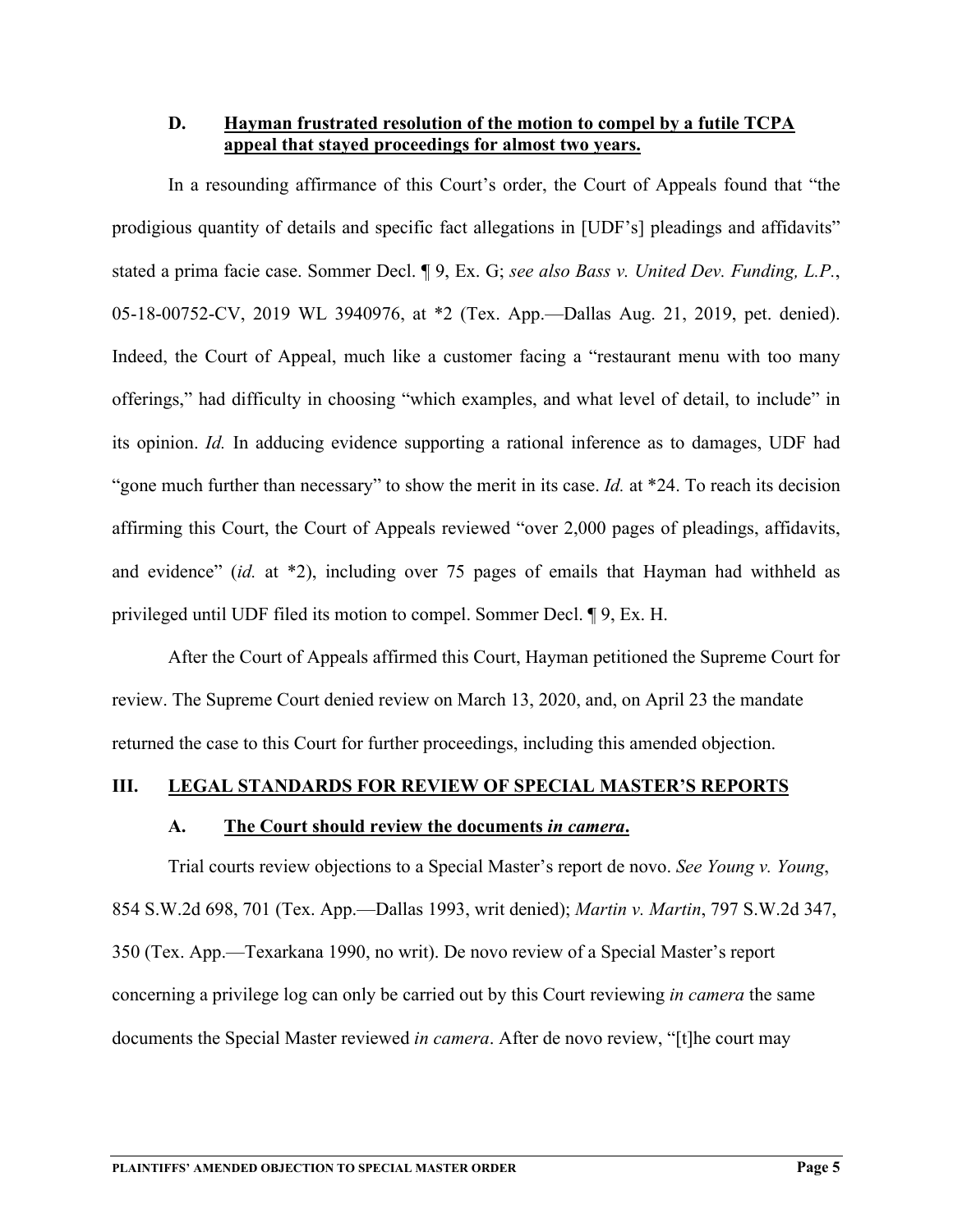confirm, modify, correct, reject, reverse or recommit the report, after it is filed, as the court may deem proper and necessary in the particular circumstances of the case." Tex. R. Civ. P. 171.

A prima facie showing of privilege by affidavit does not relieve the Court of its duty to review *in camera* because *in camera* review can rebut a prima facie showing. *In re E.I. DuPont de Nemours & Co.*, 136 S.W.3d 218, 226 n.4 (Tex. 2004). Thus, to settle the question of privilege, an *in camera* review is required even if the party claiming privilege has made a prima facie showing: "if a party asserting privilege claims makes a prima facie showing of privilege and tenders documents to the trial court, the trial court must conduct an in camera inspection of those documents before deciding to compel production." *Id.* at 223. "The trial court abuses its discretion in refusing to conduct an in camera inspection when such review is critical to evaluation of a privilege claim." *Id.*; *accord In re Silver*, 540 S.W.3d 530, 539 (Tex. 2018); *Arkla, Inc. v. Harris*, 846 S.W.2d 623, 631 (Tex. App.—Houston [14th Dist.] 1993, no writ).

#### **B. There is no reason for this Court to remand the matter to the Special Master so that the Special Master and this Court would then conduct** *in camera*  **review twice.**

Judicial economy favors the Court undertaking an *in camera* review now, rather than first requiring the Special Master to provide reasons for his one-page order from nearly two years ago. The Court can thereby avoid the inefficiency of requiring the Special Master to start his work all over again, followed by the Court performing the same *in camera* review. In so doing, the Court will also avoid the need to grapple with the legal effect of Hayman's misrepresentations to the Special Master concerning his purported duty to follow the Court's (nonexistent) ruling on four "exemplars." With time now available for the Court's review, efficiency favors an immediate *in camera* review by the Court.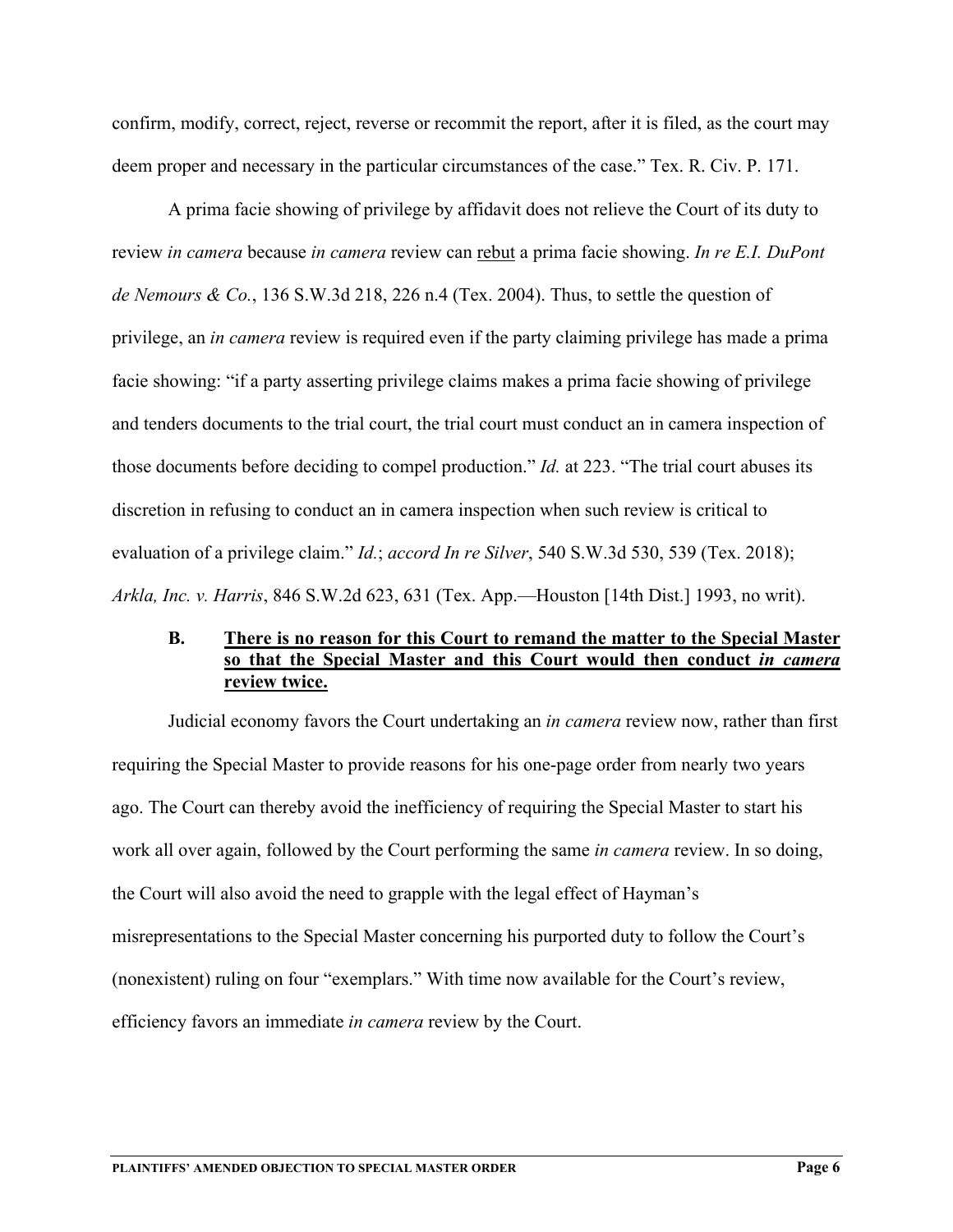#### **IV. ARGUMENT**

#### **A. Disclosure to a PR firm, Edelman, waived any privilege.**

After UDF filed a motion to compel, Hayman produced some (but not all) of its communications with its public relations firm, Edelman, which claims to be the world's largest public relations firm. Sommer Decl. ¶ 10. Edelman was not Hayman's trusted advisor, but rather was hired in the middle of Hayman's public relations assault on UDF. *Id*. At least ten Edelman employees across multiple offices conversed with many Hayman employees on sprawling email chains including large numbers of people—a fact that does not square with Hayman's claim that it had an expectation of maintaining its confidential attorney-client secrets. *Id.*

Edelman's lengthy Statement of Work makes no reference to the provision of legal services. *Id.* ¶ 10, Ex. K. Edelman was hired for media strategies to "control the narrative"; in more earthy terms, Edelman was hired as a public relations attack dog to help Hayman trash UDF's business and its stock price so Hayman could profit. *Id.* As an example, after UDF filed a motion to compel, Hayman belatedly produced a document off its privilege log revealing that Hayman and Edelman planned to boil down "summary concepts" that UDF was a Ponzi scheme with insolvent borrowers, which was "key if we want to communicate *how this all translates to the pending impact to UDF's share price.*" *Id.* ¶ 10, Ex. I (emphasis added). Such a document goes straight to Hayman's malicious intent, and one can only imagine what Hayman-Edelman communications are still being improperly withheld.

By disclosing purportedly privileged information to this separate public relations giant, Hayman waived the privileged for any such communication to that third party. *Axelson v. McIhany*, 798 S.W.2d 550, 553-54 (Tex. 1990) (holding attorney-client privilege and attorney work product protection waived because of disclosure to the FBI, IRS, and the Wall Street Journal); *see generally* Tex. R. Evid. 511.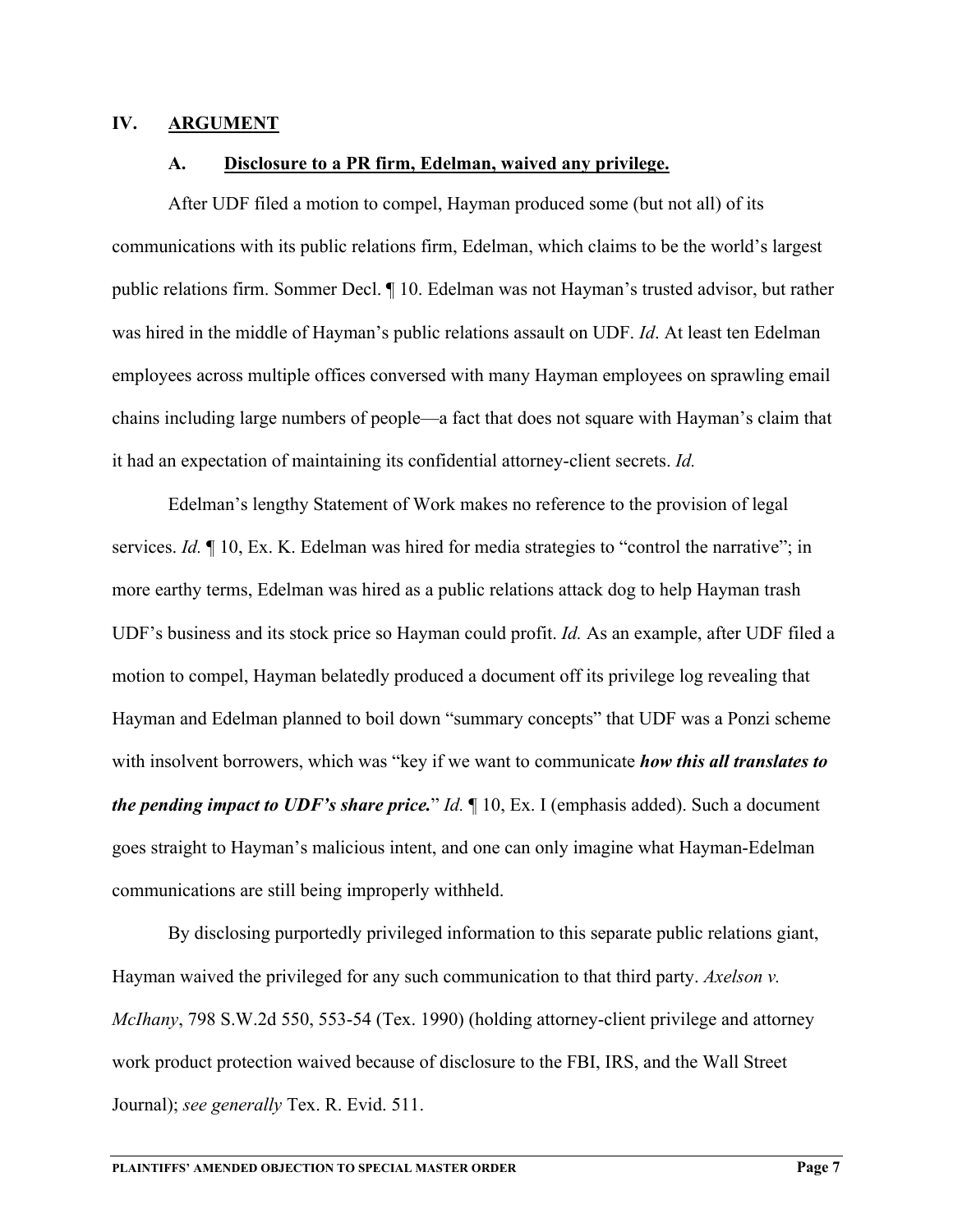This PR firm was not hired by outside counsel to assist with pending litigation; there was no pending litigation when the emails were exchanged. Instead, in the context of "announcing its involvement" in the anonymous online posts that cut UDF's stock price in half in just two days, *a non-lawyer at Hayman, Parker Lewis, invited Edelman to make a pitch to the lead hedge fund manager at Hayman, Kyle Bass*: "I think it will also be helpful if your team can share how other activist investors have approached similar situations; I think this context and playbooks from past experiences *will help sell Kyle and our team on Edelman's value proposition***.**" Sommer Decl. ¶ 10, Ex. J (emphasis added). That "value proposition," as shown by Edelman's Statement of Work, included "messaging and communications strategy," including "tactical plans to respond to information released by [UDF]," "[l]ocal and national media outreach to

support Hayman Capital's position (on or off record)" and development of the website that would later become "UDFEXPOSED.COM." *Id.* ¶ 10, Ex. K. Thus, Edelman was pitching its public relations services directly to Kyle Bass, who is Hayman's hedge fund manager (not a lawyer) who led the efforts to disparage UDF's business.

Under these facts and Texas law, waiver should apply because: (1) Hayman hired Edelman to carry out its public attack on UDF, not to render legal services or assist in the rendering of legal services; (2) Edelman was pitching its services to the hedge fund manager, Bass, not to counsel, (3) no litigation existed, (4) the allegedly privileged material was not confined to one or two persons outside Hayman, but instead was widely disseminated to at least ten employees at Edelman spread across multiple offices in the United States, and (5) Edelman was not a longstanding trusted advisor, but instead "pitched" its services to Hayman for the first time in connection with and in the middle of the attack on UDF.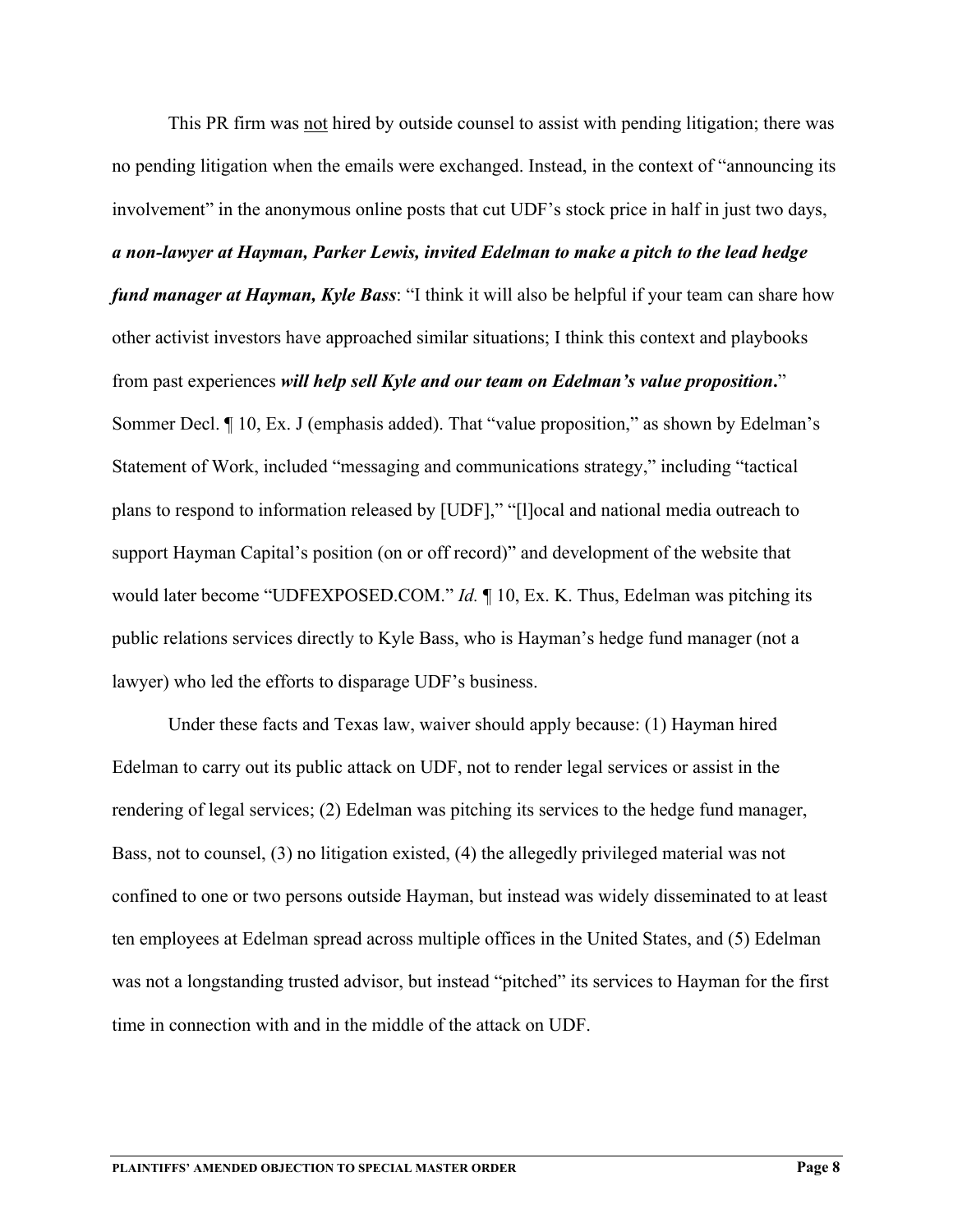No Texas court has specifically considered whether disclosure of allegedly privileged material to a public relations firm waives privilege. In their opposition two years ago, Hayman cited *In re Monsanto Co.*, but that case did not concern any disputed question of waiver by disclosure to a public relations firm: "Because these affidavits were *unchallenged*, we will not disclose these documents which were sent to an outside firm." *In re Monsanto Co.*, 998 S.W.2d 917, 932 & n.21 (Tex. App.—Waco 1999, no pet.) (emphasis added).

When confronted with similar facts, courts in other jurisdictions have regularly found waiver of privilege because public relations firms are not needed for a lawyer to render legal services; rather, public relations firms are hired to engage in media activities to burnish the client's image or assist in spreading the client's message to the public. *See*, *e.g.*, *Behunin v. Superior Court*, 9 Cal.App.5th 833, 848 (2017) (discussing cases from around the country and finding that "[t]he 'necessity' element means *more than just useful and convenient*, but rather requires that the involvement of the third party *be nearly indispensable or serve some specialized purpose* in facilitating the attorney-client communications") (emphasis added, citation omitted); *Egiazaryan v. Zalmayev*, 290 F.R.D. 421, 431 (S.D.N.Y.2013) (no privilege because public relations consultant "was not called upon to perform a specific litigation task that the attorneys needed to accomplish in order to advance their litigation goals—let alone a task that could be characterized as relating to the 'administration of justice.' Rather, *it was involved in a wide variety of public relations activities aimed at burnishing [client's] image*.") (emphasis added).

Nor does work product apply to public relations activities: "[T]he materials must result from the conduct of investigative or analytical tasks to aid counsel in preparing for litigation. Thus, public relations advice, even if it bears on anticipated litigation, [generally] falls outside the ambit of the work product doctrine. Additionally, the work product doctrine does not extend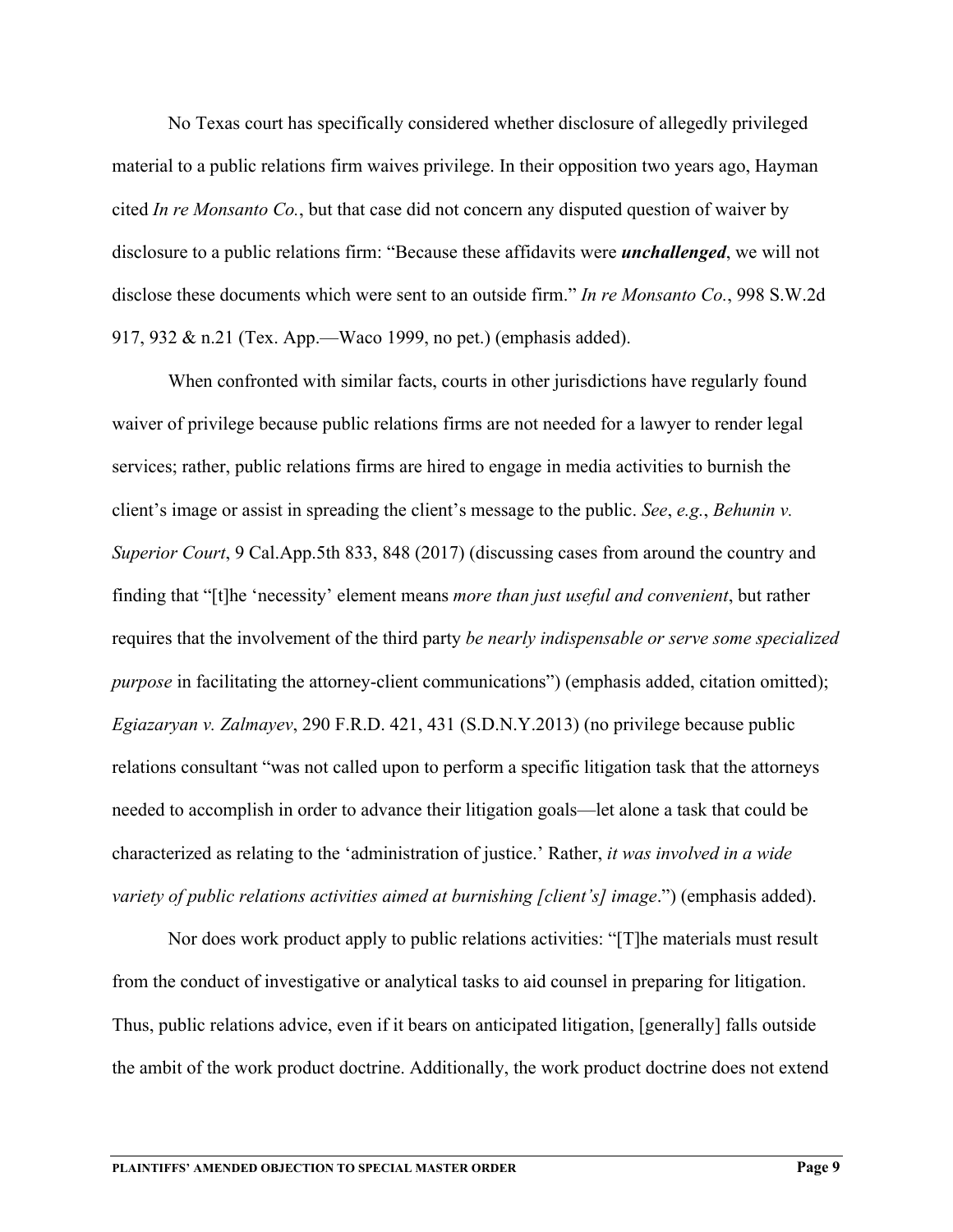to public relations activities even if they bear on the litigation strategy because *the purpose of the rule is to provide a zone of privacy for strategizing about the conduct of litigation itself, not for strategizing about the effects of the litigation on the client's customers, the media, or on the public generally*." *Egiazaryan*, 290 F.R.D. at 435 (emphasis added) (quotations marks and citations omitted). Under general Texas law, attorney work product protection is waived by disclosure. *See, e.g., Axelson*, 798 S.W.2d at 553-54 (waiver applied to assertion of attorneyclient privilege and work product protection).

Not only is there waiver by disclosure, there is, of course, the threshold question of whether any privilege or protection attached in the first instance, before disclosure to Edelman. An *in camera* review will show that the Edelman emails were not intended as confidential attorney-client communications, and the primary motivating purpose for the Edelman emails was not anticipation of litigation such that work product protection would apply. Tex. R. Civ. P. 192.5(a)(2); *In re Maher*, 143 S.W.3d 907, 912 (Tex. App.—Fort Worth 2004, no pet).

In sum, the Court should find, for all Edelman emails, that Hayman waived any privilege or protection by unnecessary disclosure to at least ten Edelman employees across multiple offices—persons who Hayman had just met—in aid of Hayman's media assault on UDF. Edelman was engaged in general public relations work, and there is no evidence Edelman was indispensable to any lawyer rendering legal advice or involved in strategizing about the conduct of litigation. Indeed, there is no meaningful explanation at all about how Edelman was "necessary" for counsel to advise Hayman. If the Court does not find waiver for all Edelman emails, then it should review these emails *in camera* to consider whether the messages in each reflect that Edelman was obtaining legal services for Hayman or acting for Hayman based on legal advice rather than its own expertise in public messaging for which it was being paid.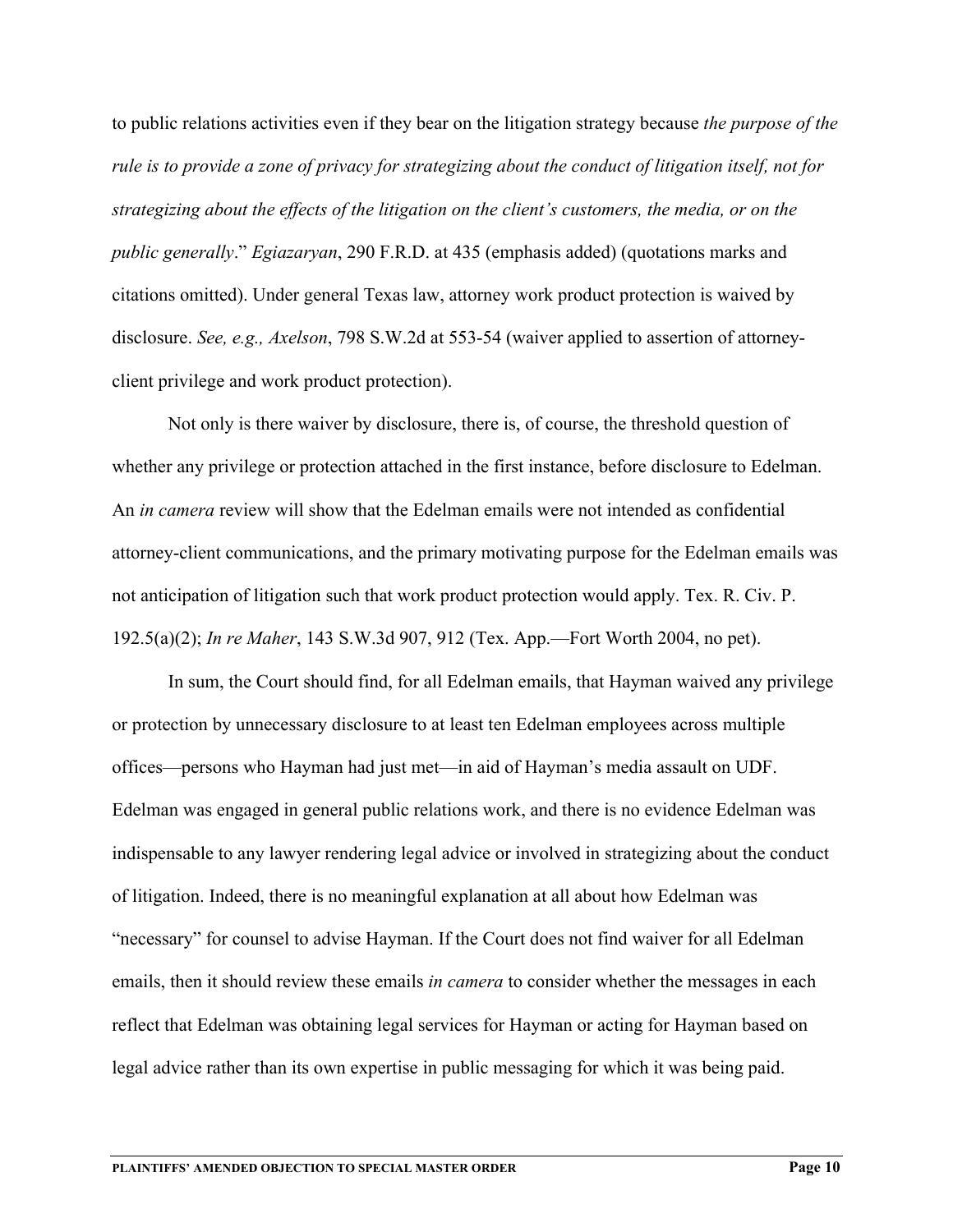#### **B. Hayman's internal communications without a lawyer are not privileged.**

Hayman has produced some (but not all) internal communications on which no lawyer was copied, but withheld many others. Hayman belatedly produced "privileged" documents that should never have been withheld, which raises troubling questions about why such improper privilege claims were made and what is still being withheld. Sommer Decl. ¶ 11, Ex. L.

Hayman's privilege log still contains many entries involving no lawyer, with typical entries such as:

- 1. "Priv 00003-00006; 2/21/15; Parker Lewis to Kyle Bass, copying Andy Jent; Email containing substance of legal advice re: investigation and publication";
- 2. "Priv 00213-00215; 12/17/2015; Parker Lewis to Kyle Bass; Email containing substance of legal advice re: investigation and publication";
- 3. "Priv 00680-00682; 2/7/16; Parker Lewis to Kyle Bass; Email re: UDF in anticipation of litigation and necessary for the facilitation and rendition of legal advice"; and
- 4. "Priv 00774-00776; 2/16/16; Kyle Bass to Parker Lewis at 9:50 a.m. and Lewis to Bass at 3:50 p.m.; Email re: UDF in anticipation of litigation."

*Id.*  $\parallel$  11, Ex. M. Bass and Lewis were hedge fund managers attacking UDF, not rendering legal services.

In *In re E.I. DuPont de Nemours & Co.*, *the Texas Supreme Court affirmed an order requiring production of all internal documents without a lawyer or paralegal*, even as it reversed part of the same order requiring production of documents that included lawyers (holding that in camera review was required before documents *including* lawyers or paralegals could be ordered produced). 136 S.W.3d at 226. The Texas Supreme Court found there was "no evidence to justify privilege assertions concerning these documents." *Id*.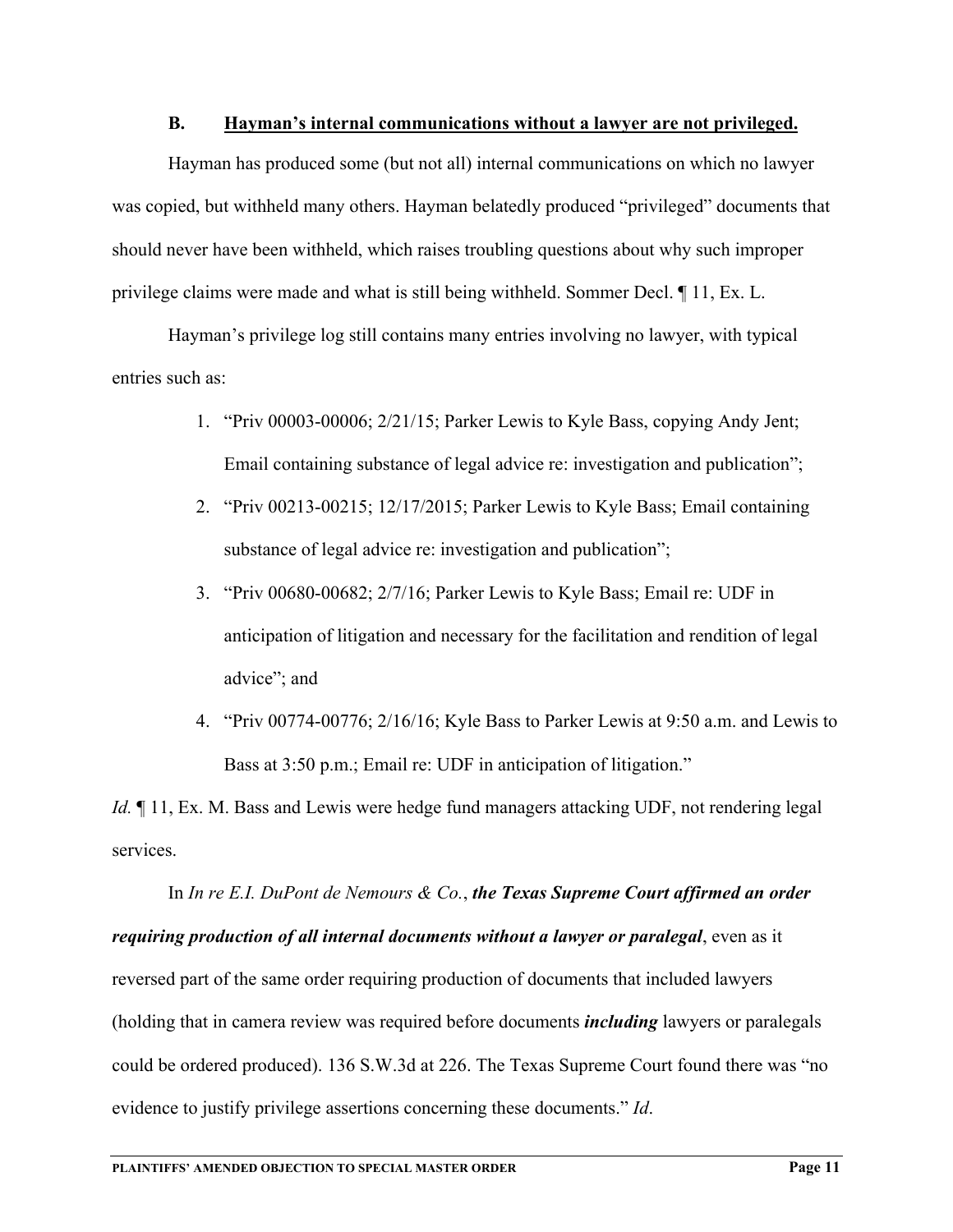Here, the scale of withholding is remarkable and far greater than *DuPont*. Hayman seeks to withhold as privileged hundreds of emails from its small document production, and many of these communications were between non-lawyers. In *DuPont*, the Supreme Court denied privilege claims that involved only a tiny fraction of 55,000 pages of documents that had been produced, spanning 60 years of work at DuPont. *Id.* at 221, 226.

Here, there is no description of what is being withheld, unlike *DuPont*. In *DuPont*, the Supreme Court acknowledged that the party claiming privilege had provided meaningful descriptions such as: "Memo between DuPont counsel requesting legal advice and comments re: proposed amendments to regulations concerning national emissions standards for hazardous air pollutants." *Id.* at 221 n.1, 223 n.2. The Court of Appeal had listed many of these descriptions, such as: "Memo prepared at request of and forwarded to DuPont counsel analyzing suggested comments on proposed asbestos standards." *In re E.I. DuPont De Nemours & Co.*, 133 S.W.3d 677, 679 (Tex. App.—Beaumont 2003, no pet.) (McKeithen, C.J., dissenting). In stark contrast, Hayman's descriptions are nearly uniform and consistently vague and meaningless. Hayman could have, but did not, submit meaningful descriptions such as: "Email from Bass to Lewis forwarding Memo from Counsel, Chris Kirkpatrick, Concerning Potential Liability for Posting of Website." Instead, the nature of the contents of the "privileged" documents is a mystery.

Here, neither of Hayman's two affiants attests to ever having reviewed the actual documents, i.e., the internal communications without a lawyer that are being withheld as privileged, likely because neither of them did. In contrast, *the affiant in DuPont swore that he had personally reviewed every document on the privilege log and that the documents he reviewed were privileged*, as reflected in the lower court's dissenting opinion with which the Supreme Court later agreed. *Id.* (McKeithen, C.J., dissenting); *see also* Sommer Decl. ¶ 12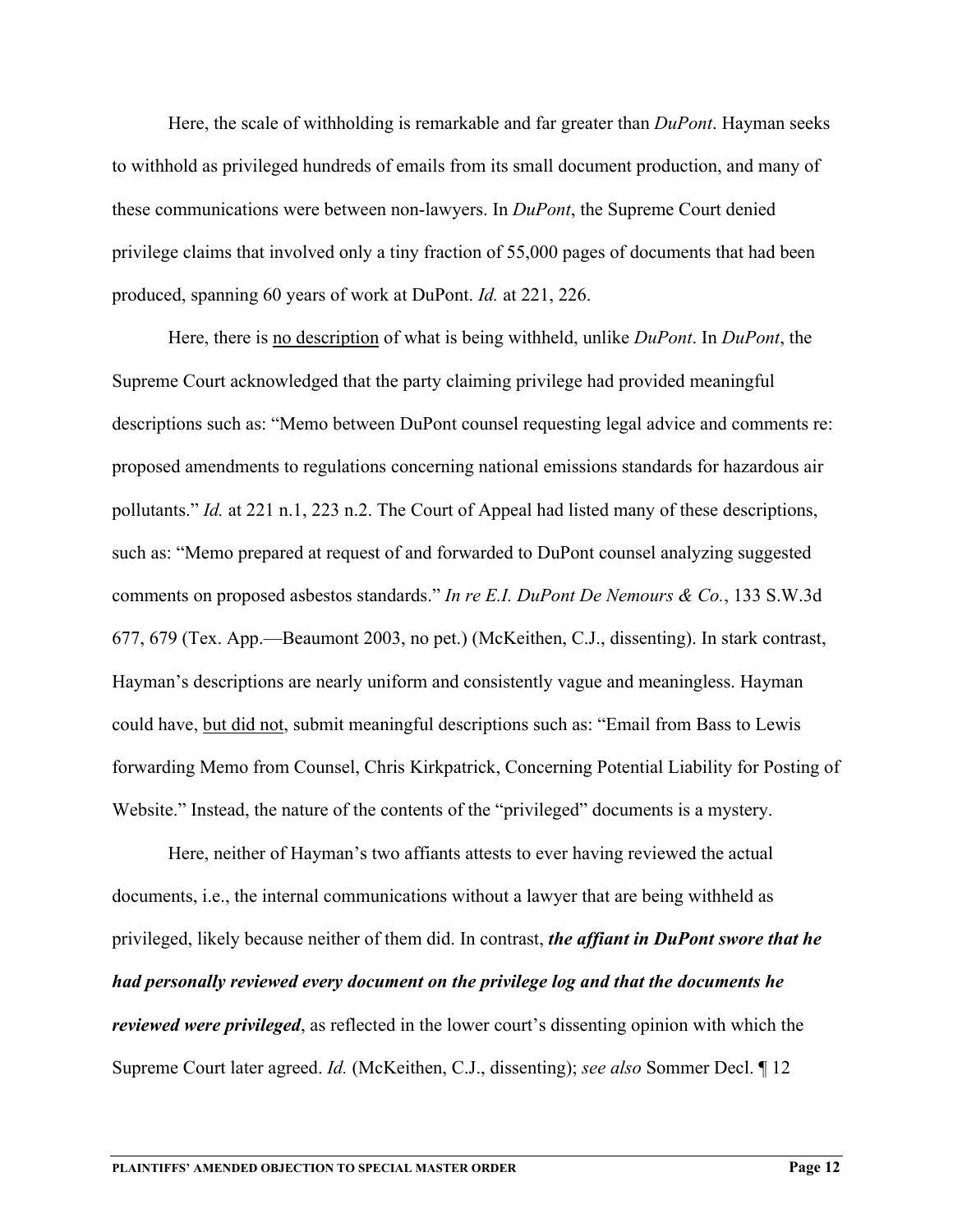(explaining lack of testimony in the Bass and Jones affidavits regarding review of the "privileged" documents).

Given the rejection of such claims of privilege in *DuPont* and Hayman's failure to justify its claims of privilege for communications among non-lawyers, the Court should review these documents *in camera* and order them produced if these communications were not made for the purpose of assisting legal counsel in rendering legal advice.

#### **C. Merely copying in-house counsel on emails does not make them privileged.**

In opposing UDF's motion to compel, Hayman swore its in-house counsel, Chris Kirkpatrick, "served only in the capacity of legal advisor." Bass Aff.  $\parallel$  8; Jones Aff.  $\parallel$  7. Bass swore that "[a]ll communications to which Kirkpatrick was a party were made for the purpose of seeking or providing legal advice."<sup>2</sup> Bass Aff. ¶ 8. Now, in interrogatory responses served postremand on May 18, 2020, Hayman revealed that those affidavits were false: Kirkpatrick was one of only three people (Kirkpatrick, Bass and Lewis) who "contributed content" to (1) the anonymous internet posts, (2) the anonymous letter to UDF's auditor, and (3) the website, all of which were used to attack UDF's business and are the foundation of this lawsuit. Sommer Decl. ¶ 13, Ex. N. Not only did Kirkpatrick, Bass and Lewis create the content that is the subject matter of this business disparagement lawsuit, Kirkpatrick, Bass and Lewis also are the three persons who are included in the most emails produced by Hayman, with Kirkpatrick appearing in 442 documents, nearly 20% of the documents produced. *Id.* ¶ 14.

In other words, Kirkpatrick, Bass and Lewis were the triumvirate that wrecked UDF's business, and an asserted privilege "does not apply if the attorney is acting in a capacity other than that of an attorney." *In re Texas Farmers Ins. Exch*., 990 S.W.2d 337, 340-41 (Tex. App.—

<sup>2</sup> Strikingly absent is any testimony from Kirkpatrick as to his work on UDF. Unlike the *DuPont*  case, the documents here do not stretch back 60 years and involve deceased counsel. Kirkpatrick is still very much alive and practicing law in a Dallas law firm, Wick Phillips.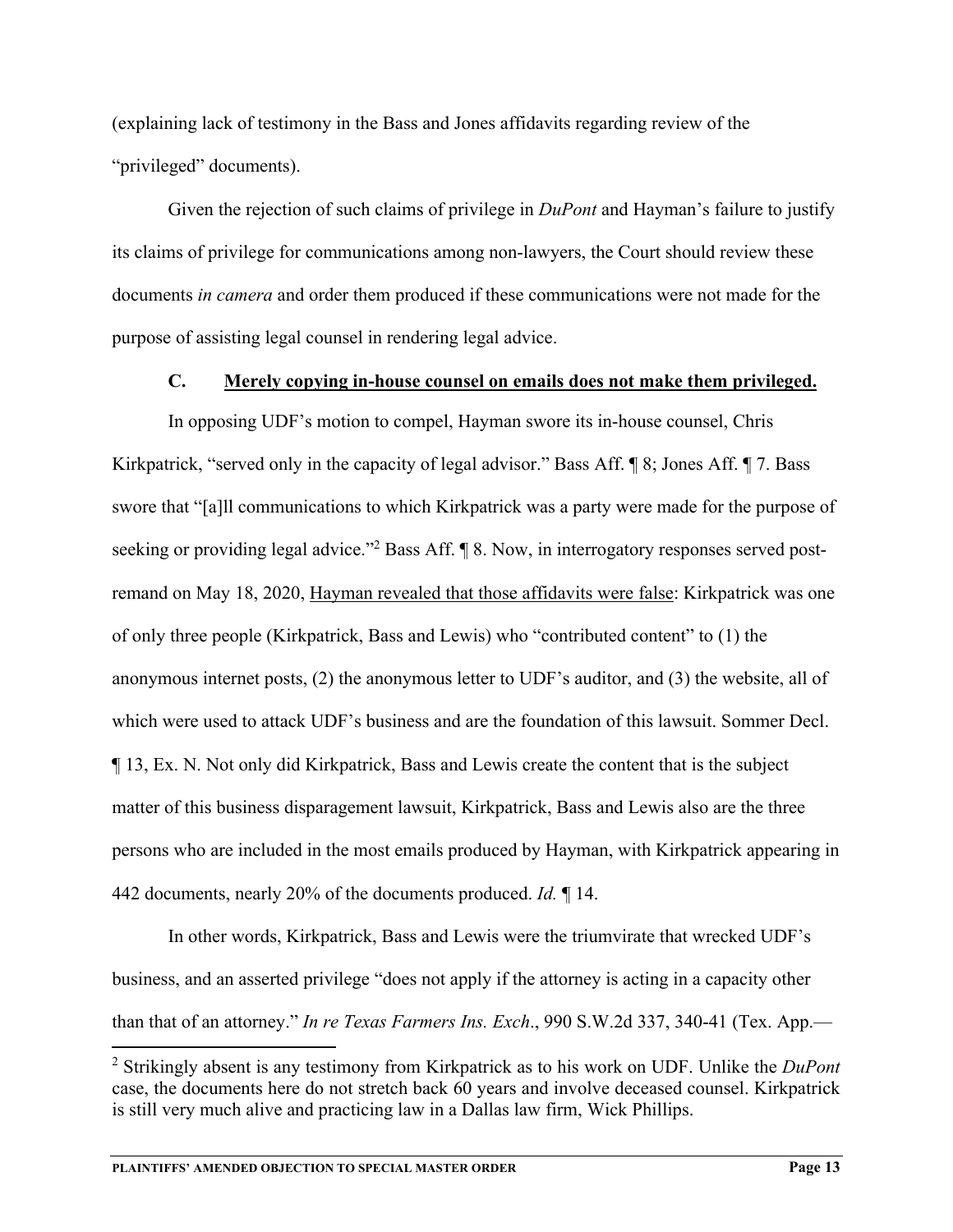Texarkana 1999, no pet.) (holding that "the evidence shows that Scott was acting as an investigator for Farmers and not as an attorney [and therefore] communications made in that capacity are not privileged"). When reviewing emails that have been produced, it is apparent that Kirkpatrick was involved in communications that had nothing to do with legal advice. Sommer Decl. ¶ 15, Ex. O.

Even if Kirkpatrick may have acted as an attorney at times, merely copying an attorney does not create privilege. "[A] party may not cloak a document with the attorney-client privilege simply by forwarding it to his or her attorney." *Nat'l Union Fire Ins. Co. of Pittsburgh, Pennsylvania v. Valdez*, 863 S.W.2d 458, 460 (Tex. 1993) (citing *Methodist Home v. Marshall*, 830 S.W.2d 220, 224 (Tex. App.—Dallas 1992, orig. proceeding). The attorney must be actively involved in rendering legal advice; otherwise, parties could hide their relevant communications by the simple expedient of copying a lawyer.

Jones testifies that Kirkpatrick was included on emails "to keep Kirkpatrick informed." Jones Aff. ¶ 9. Again, such a practice of keeping in-house counsel "in the loop" in case there *might* be some need for legal advice in the future is not a communication needed to facilitate the rendering of legal services; otherwise, counsel could always be copied, and all evidence would be privileged. Jones does not testify to an *existing* need for legal services; instead he refers to keeping Kirkpatrick informed in the event of "possible ramifications" of Hayman's actions. Jones Aff. ¶ 9. Hayman's vague privilege claims are in stark contrast to the specificity approved in *DuPont*, where there was a "Memo between DuPont counsel requesting legal advice and comments re: proposed amendments to regulations concerning national emissions standards for hazardous air pollutants." 136 S.W.3d at 221 n.1.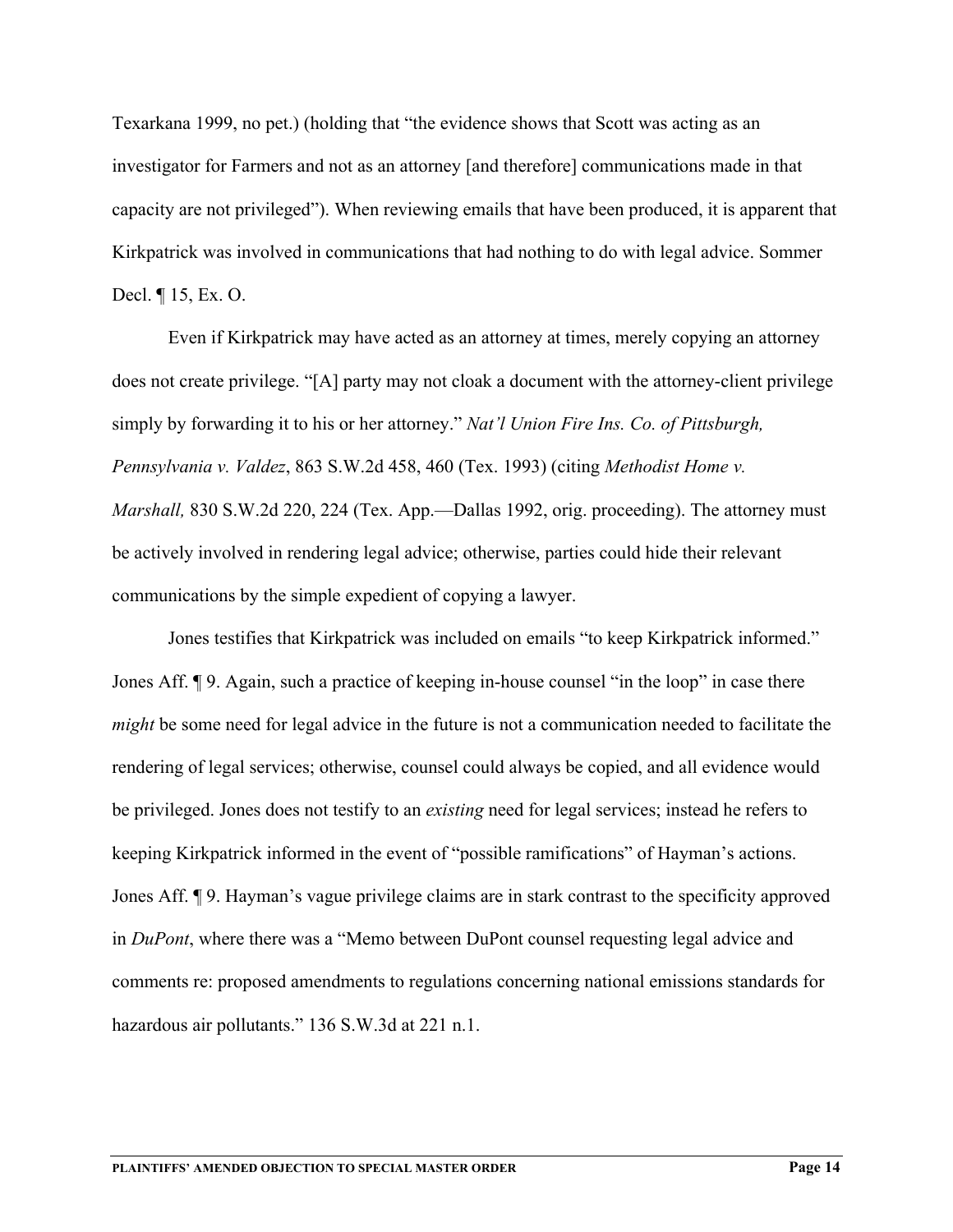Just as copying Kirkpatrick does not create privilege, the mere inclusion of Kirkpatrick in communications does not reveal his core work product, and Kirkpatrick is rarely sending any emails that might contain his own legal opinions. Because the Texas Supreme Court has acknowledged that even "a file memorandum … prepared by a lawyer" is "not necessarily attorney work product," this Court can order production of documents that reflect no mental processes by Kirkpatrick. *See Valdez*, 863 S.W.2d at 460. When neither the author nor the recipient of a document was an attorney and the document lacks mental impressions, opinions, or legal conclusions, a court does not abuse its discretion to order that document produced—even where "an inhouse attorney received a copy of it." *Owens-Corning Corp. v. Caldwell*, 01-92- 00381-CV, 1992 WL 190792, at \*6, 11 (Tex. App.—Houston [1st Dist.] Aug. 7, 1992) (not designated for publication), *subsequent mandamus proceeding sub nom. Owens-Corning Fiberglas Corp. v. Caldwell*, 01-93-00154-CV, 1993 WL 132960 (Tex. App.—Houston [1st Dist.] Apr. 23, 1993, orig. proceeding) (not designated for publication). UDF's "narrowly tailored request for information relevant to an issue in a pending case that does not invade the attorney's strategic decisions or thought processes" is well within the Court's authority to order produced. *In re Nat'l Lloyds Ins. Co.*, 532 S.W.3d 794, 806 (Tex. 2017).<sup>3</sup> Emails copying Kirkpatrick in which Hayman employees and Edelman discuss public relations strategies or disparaging attacks on UDF do not reflect "the attorney's thought process" relating to anticipated litigation. *See Occidental Chem. Corp. v. Banales*, 907 S.W.2d 488, 490 (Tex. 1995); Tex. R. Civ. P. 192.5(b)(3).

<sup>&</sup>lt;sup>3</sup> "The primary purpose of the work product rule is to shelter the mental processes, conclusions, and legal theories of the attorney, providing a privileged area within which the lawyer can analyze and prepare his or her case." *Owens–Corning Fiberglas Corp. v. Caldwell*, 818 S.W.2d 749, 750 (Tex. 1991).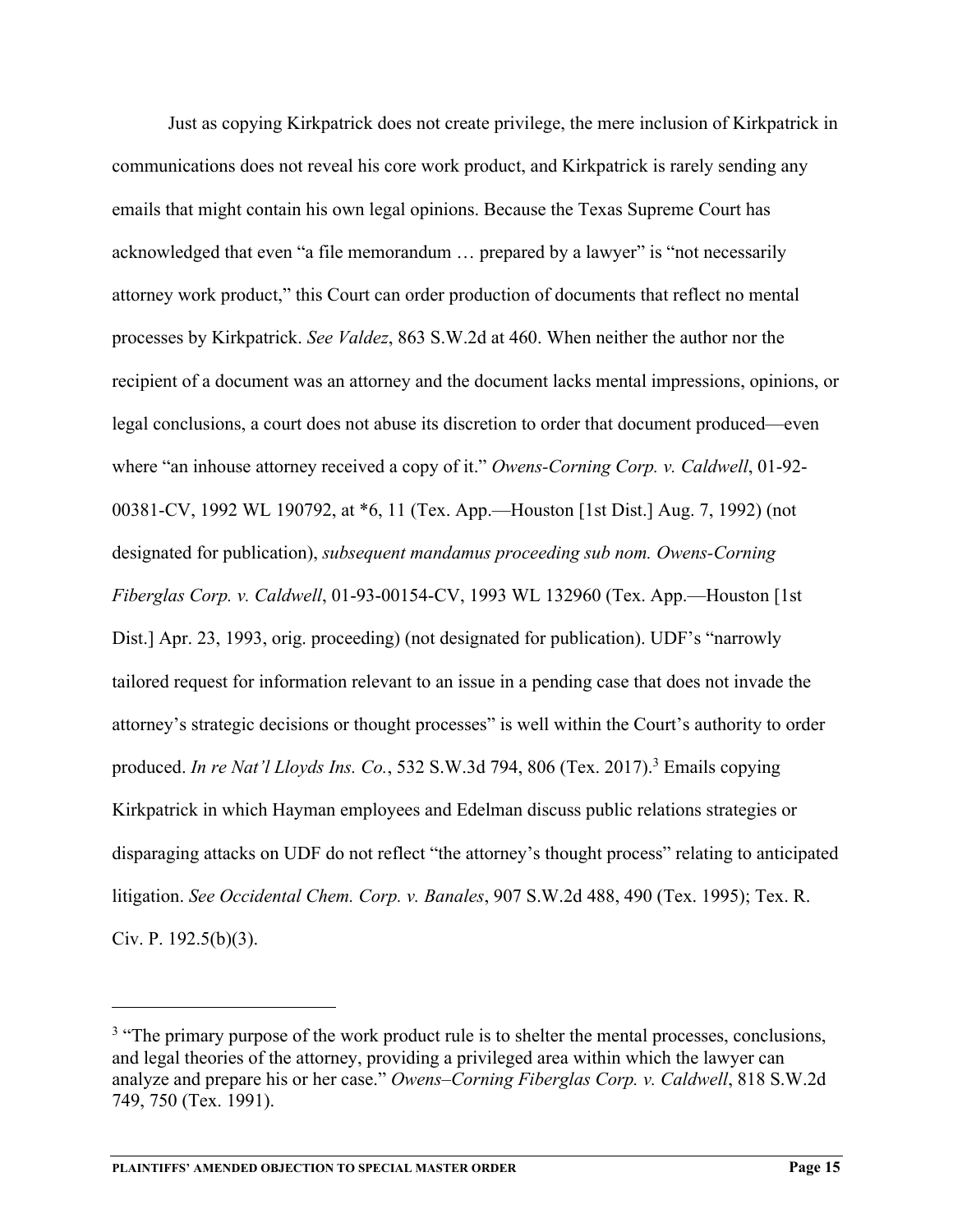In addition, Hayman failed to provide evidence of an objective and subjective fear of litigation.4 Bass fails to mention any fear of litigation in his affidavit. *See generally* Bass Aff. Jones, who was not employed by Hayman at the relevant times, makes the conclusory statement in his affidavit that "Hayman considers December 13, 2013[sic] the date by which litigation was reasonably anticipated …." Jones Aff. ¶ 13. During the course of the April 30 hearing, the Court did find, unequivocally, that Hayman had failed to support its claims of work product protection with proper affidavits. Sommer Decl. ¶ 3, Ex. A at 22:8-10; *see also id.* 21:19-23:25. Hayman initially offered to put Jones on the stand to testify, but then Hayman reneged. *Id.* at 25:8-9. And the mere possibility of litigation is not enough, as even where an affiant "states that he believed litigation to be more likely than not and that this was at least one reason for [company's] investigation," that testimony does not show that litigation was the primary purpose. *Henry P. Roberts Investments, Inc. v. Kelton*, 881 S.W.2d 952, 957 (Tex. App.—Corpus Christi 1994, no writ) (holding trial court did not abuse discretion in determining report was not prepared in anticipation of litigation); *accord*, *In re Maher*, 143 S.W.3d at 912 (must show "preparation for litigation [was] the primary motivating purpose underlying the creation of the document.").

In sum, copying Kirkpatrick on emails does not create attorney-client privilege or work product protection. An *in camera* review will show that the emails including Kirkpatrick do not reveal attorney-client communications or Kirkpatrick's attorney work product, i.e., his mental processes and opinions. *See DuPont*, 136 S.W.3d at 223, 226 n.4. Generally keeping an attorney in the loop does not make communications privileged or protected.

<sup>&</sup>lt;sup>4</sup> For the protection to apply, courts require that "a reasonable person would have concluded from the totality of the circumstances that there was a substantial chance that litigation would ensue and the party asserting the work product privilege subjectively believed in good faith that there was a substantial chance that litigation would ensue." *In re Baytown Nissan Inc.*, 451 S.W.3d 140, 148 (Tex. App.—Houston [1st Dist.] 2014, orig. proceeding) (citing *Nat'l Tank Co. v. Brotherton*, 851 S.W.2d 193, 204, 207 (Tex. 1993)).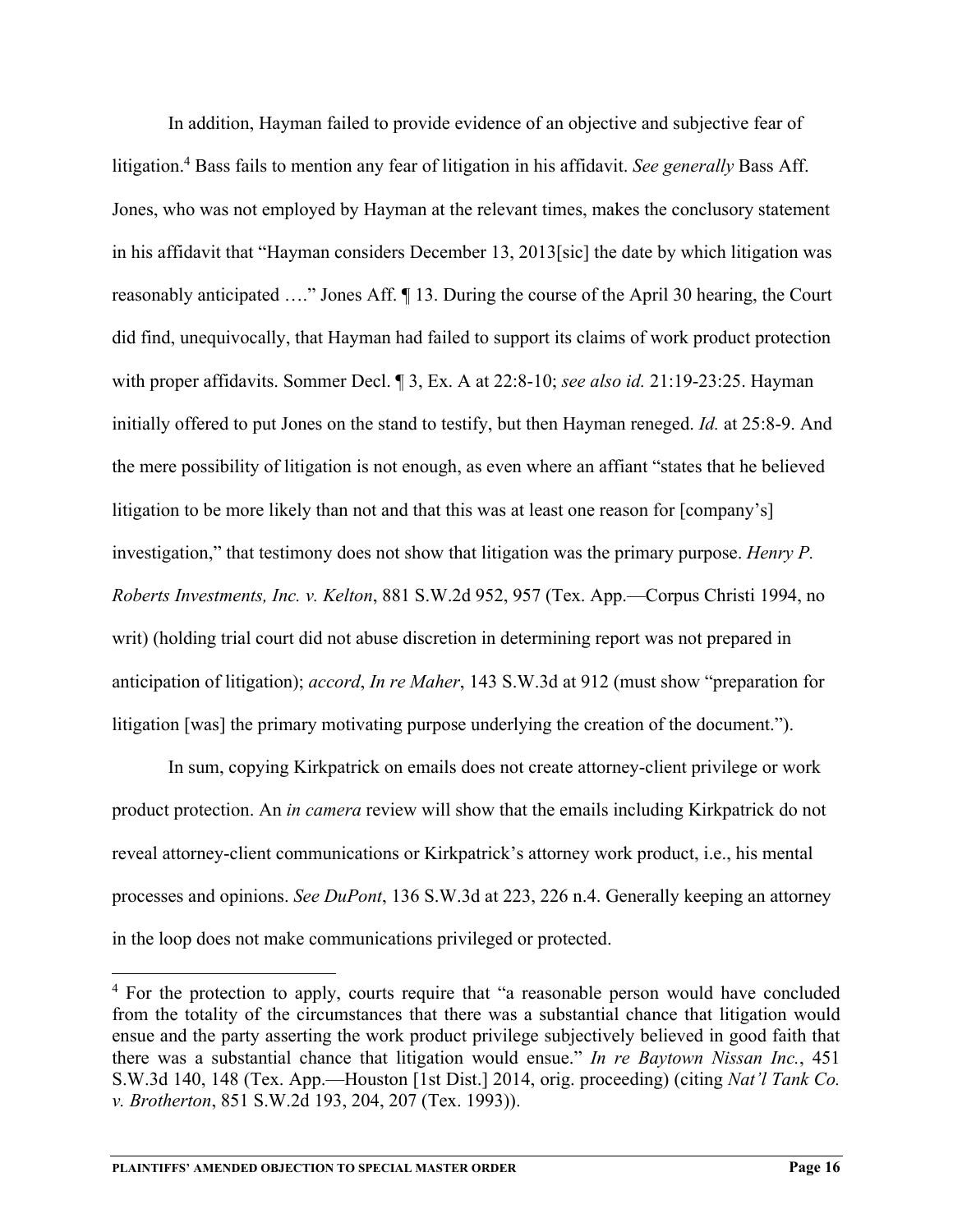#### **V. CONCLUSION**

For the foregoing reasons, the Court should review the documents *in camera* and find that (1) for Edelman documents, disclosure to at least ten Edelman employees waived any privilege, (2) for internal communications among non-lawyers, the communications are not privileged, and (3) for emails copying Kirkpatrick, messages among business executives are not privileged merely because one of them was a lawyer. The Court should order all documents not entitled to protection to be produced.

DATED: June 2, 2020 Respectfully submitted,

By: */s/ Jonathan E. Sommer* 

Ellen A. Cirangle CA Bar No. 164188 ecirangle@lubinolson.com (admitted pro hac vice) Jonathan E. Sommer State Bar No. 24002974 jsommer@lubinolson.com Kyle A. Withers CA Bar No. 269459 kwithers@lubinolson.com (admitted pro hac vice)

LUBIN OLSON & NIEWIADOMSKI LLP 600 Montgomery Street, 14th Floor San Francisco, California 94111 Telephone: (415) 981-0550 Facsimile: (415) 981-4343

Leland C. de la Garza State Bar No. 05646600 ldelagarza@hallettperrin.com Stewart H. Thomas State Bar No. 19868950 sthomas@hallettperrin.com Elizabeth A. Fitch State Bar No. 24075777 Joshua C. Rovelli State Bar No. 24110301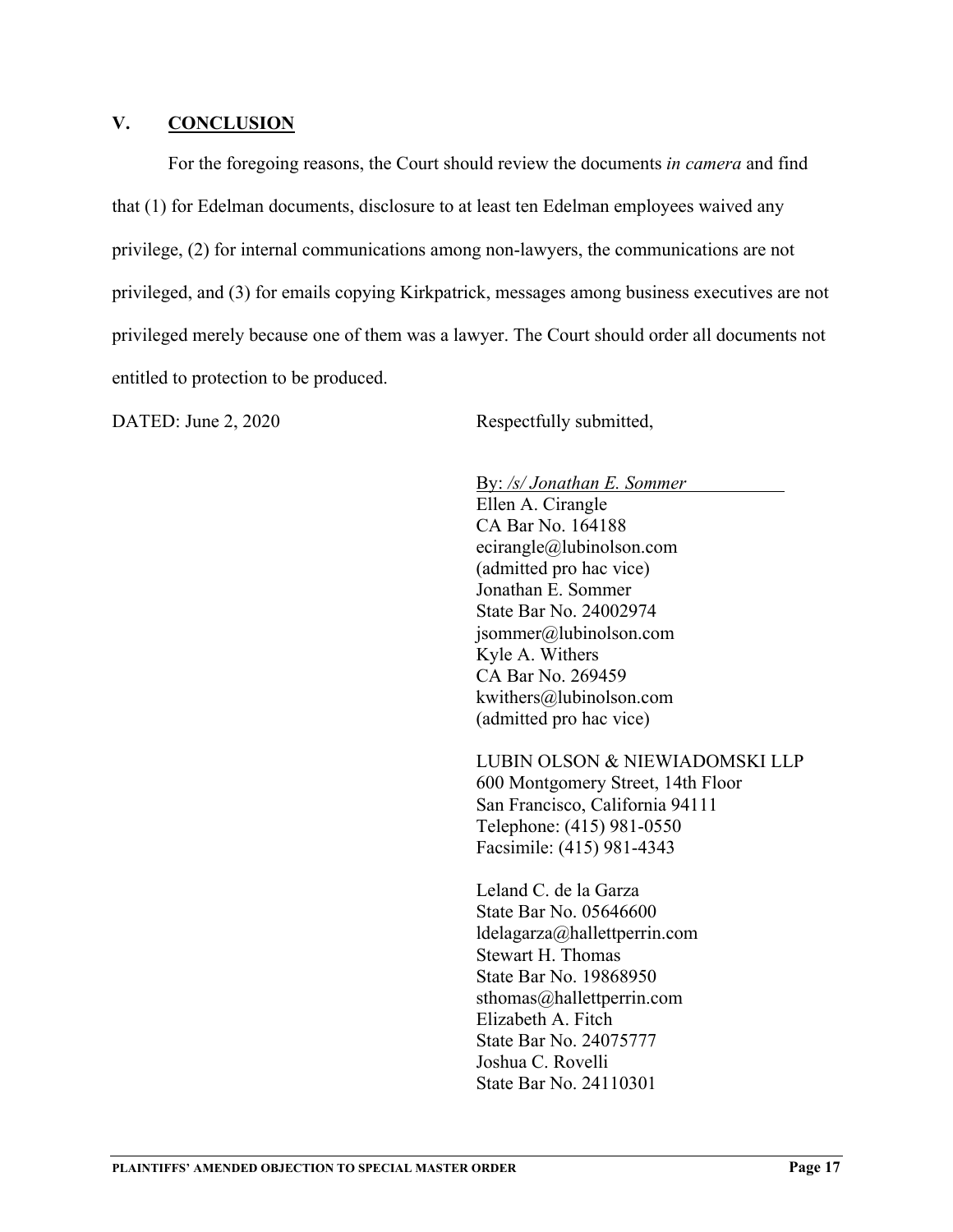HALLETT & PERRIN, P.C. 1445 Ross Avenue, Suite 2400 Dallas, Texas 75202 Telephone: (214) 953-0053 Facsimile: (214) 922-4142

### **ATTORNEYS FOR PLAINTIFF**

### **CERTIFICATE OF SERVICE**

 I hereby certify that, on this 2nd day of June, 2020, a true and correct copy of the above and foregoing document has been served in accordance with the Texas Rules of Civil Procedure on the following counsel of record:

 Cole B. Ramey Karly Rodine Patrick J. Carew Raymond T. Fischer Kilpatrick Townsend & Stockton LLP 2001 Ross Avenue, Suite 4400 Dallas, Texas 75201

> */s/ Jonathan E. Sommer*  Jonathan E. Sommer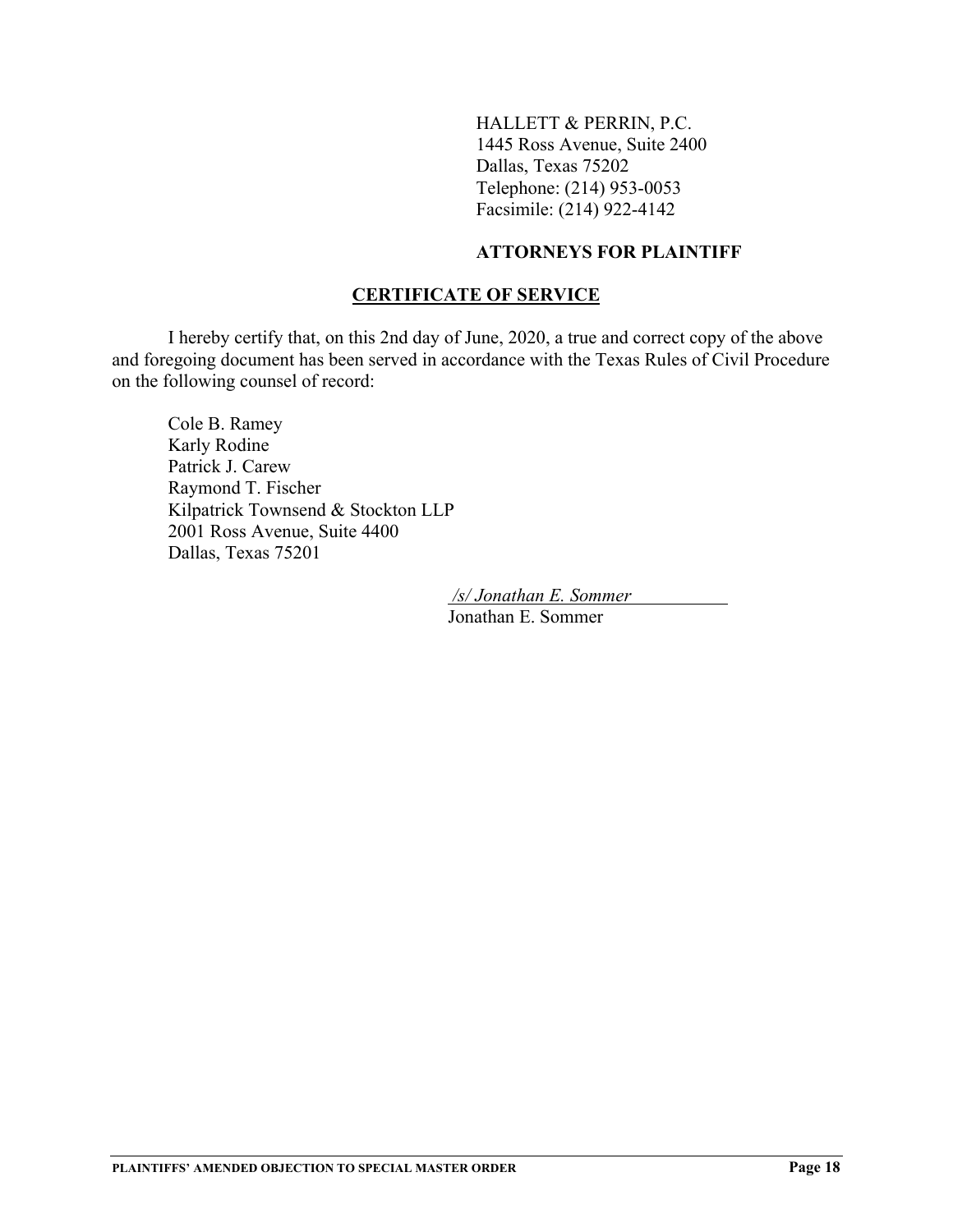## **Automated Certificate of eService**

This automated certificate of service was created by the efiling system. The filer served this document via email generated by the efiling system on the date and to the persons listed below. The rules governing certificates of service have not changed. Filers must still provide a certificate of service that complies with all applicable rules.

Gloria Beasley on behalf of Jonathan Sommer Bar No. 24002974 gbeasley@lubinolson.com Envelope ID: 43403979 Status as of 06/02/2020 12:53:10 PM -05:00

Associated Case Party: UNITED DEVELOPMENT FUNDING II, L.P, A DELAWARE LIMITED PARTNERSHIP

| <b>Name</b>             | <b>BarNumber</b> | <b>Email</b>                 | <b>TimestampSubmitted</b> | <b>Status</b> |
|-------------------------|------------------|------------------------------|---------------------------|---------------|
| Andrea Broyles          |                  | Andrea.Broyles@bracewell.com | 6/2/2020 12:31:04 PM      | <b>SENT</b>   |
| G. DouglasKilday        |                  | dkilday@gdhm.com             | 6/2/2020 12:31:04 PM      | <b>SENT</b>   |
| Leland C.de la Garza    |                  | Idelagarza@hallettperrin.com | 6/2/2020 12:31:04 PM      | <b>SENT</b>   |
| <b>Stewart H.Thomas</b> |                  | sthomas@hallettperrin.com    | 6/2/2020 12:31:04 PM      | <b>SENT</b>   |
| Elizabeth A.Fitch       |                  | efitch@hallettperrin.com     | 6/2/2020 12:31:04 PM      | <b>SENT</b>   |
| Joshua C.Rovelli        |                  | jrovelli@hallettperrin.com   | 6/2/2020 12:31:04 PM      | <b>SENT</b>   |

Case Contacts

| <b>Name</b>                 |
|-----------------------------|
| Jim Bradbury                |
| John Wander                 |
| <b>Richard KentPiacenti</b> |
| Karly Rodine                |
| <b>Courtney CoxSmith</b>    |
| <b>JOSEPH M.COX</b>         |
| <b>Lindsey Pryor</b>        |
| Cole B.Ramey                |
| Raymond T.Fischer           |
| <b>Shannon Vanvickle</b>    |
| C. GregoryShamoun           |
| Stephan A.Khoury            |
| Douglas Kilday              |
| Ellen Cirangle              |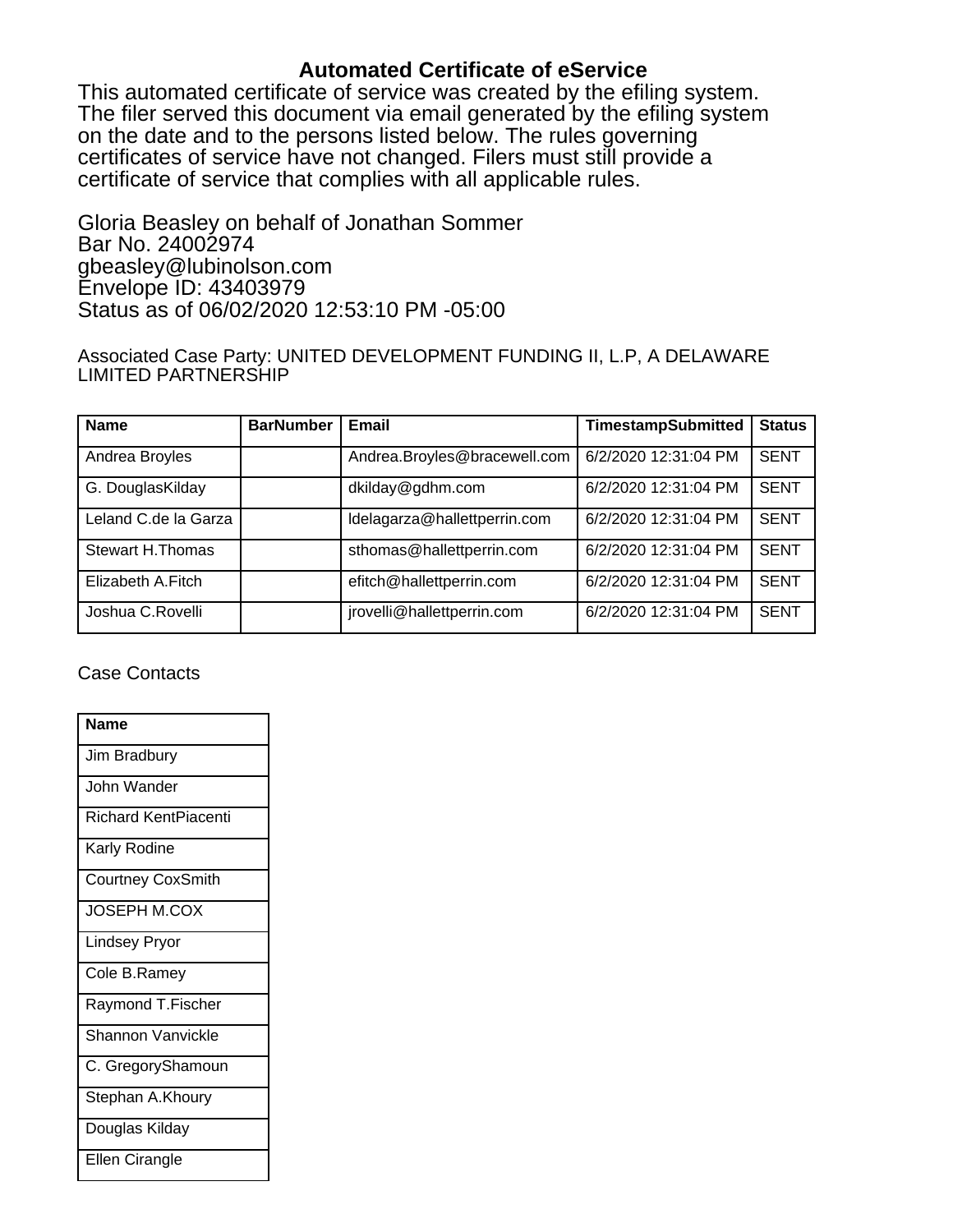## **Automated Certificate of eService**

This automated certificate of service was created by the efiling system. The filer served this document via email generated by the efiling system on the date and to the persons listed below. The rules governing certificates of service have not changed. Filers must still provide a certificate of service that complies with all applicable rules.

Gloria Beasley on behalf of Jonathan Sommer Bar No. 24002974 gbeasley@lubinolson.com Envelope ID: 43403979 Status as of 06/02/2020 12:53:10 PM -05:00

### Case Contacts

| Kyle Withers               | kwithers@lubinolson.com            | 6/2/2020 12:31:04 PM | <b>SENT</b>  |
|----------------------------|------------------------------------|----------------------|--------------|
| Theodore A.Griffinger, Jr. | TGriffinger@lubinolson.com         | 6/2/2020 12:31:04 PM | <b>SENT</b>  |
| Jonathan Sommer            | JSommer@lubinolson.com             | 6/2/2020 12:31:04 PM | <b>SENT</b>  |
| David Anderson             | danderson@wickphillips.com         | 6/2/2020 12:31:04 PM | <b>SENT</b>  |
| Amy TankersleyPerry        | aperry@velaw.com                   | 6/2/2020 12:31:04 PM | <b>ERROR</b> |
| <b>Todd Phillips</b>       | todd.phillips@wickphillips.com     | 6/2/2020 12:31:04 PM | <b>SENT</b>  |
| <b>Brooke Floyd</b>        | bfloyd@kilpatricktownsend.com      | 6/2/2020 12:31:04 PM | <b>SENT</b>  |
| Alan Wright                | alan.wright@kilpatricktownsend.com | 6/2/2020 12:31:04 PM | <b>SENT</b>  |
| Brian K.Norman             | bkn@snlegal.com                    | 6/2/2020 12:31:04 PM | <b>SENT</b>  |
| J. BlairNorris             | bn@snlegal.com                     | 6/2/2020 12:31:04 PM | <b>SENT</b>  |
| Eric D. Walker             | ewalker@mwtrialfirm.com            | 6/2/2020 12:31:04 PM | <b>SENT</b>  |

#### Associated Case Party: UNITED DEVELOPMENT FUNDINGLAND OPPORTUNITY FUND INVESTORS, L.L.C., A DELAWARE LIMITED LIABILITY COMPANY

| <b>Name</b>             | <b>BarNumber   Email</b> | TimestampSubmitted   Status |  |
|-------------------------|--------------------------|-----------------------------|--|
| Joseph M. Cox   4950200 |                          |                             |  |

### Associated Case Party: HAYMAN CAPITAL MANAGEMENT, L.P.

| <b>Name</b>          | <b>BarNumber</b> | Email                           | <b>TimestampSubmitted</b> | <b>Status</b> |
|----------------------|------------------|---------------------------------|---------------------------|---------------|
| Cole B.Ramey         |                  | cramey@kilpatricktownsend.com   | 6/2/2020 12:31:04 PM      | <b>SENT</b>   |
| Karly Rodine         |                  | krodine@kilpatricktownsend.com  | 6/2/2020 12:31:04 PM      | <b>SENT</b>   |
| Raymond T.Fischer    |                  | rfischer@kilpatricktownsend.com | 6/2/2020 12:31:04 PM      | <b>SENT</b>   |
| <b>Patrick Carew</b> |                  | pcarew@kilpatricktownsend.com   | 6/2/2020 12:31:04 PM      | <b>SENT</b>   |

### Associated Case Party: WATERFALL ASSET MANAGEMENT, LLC